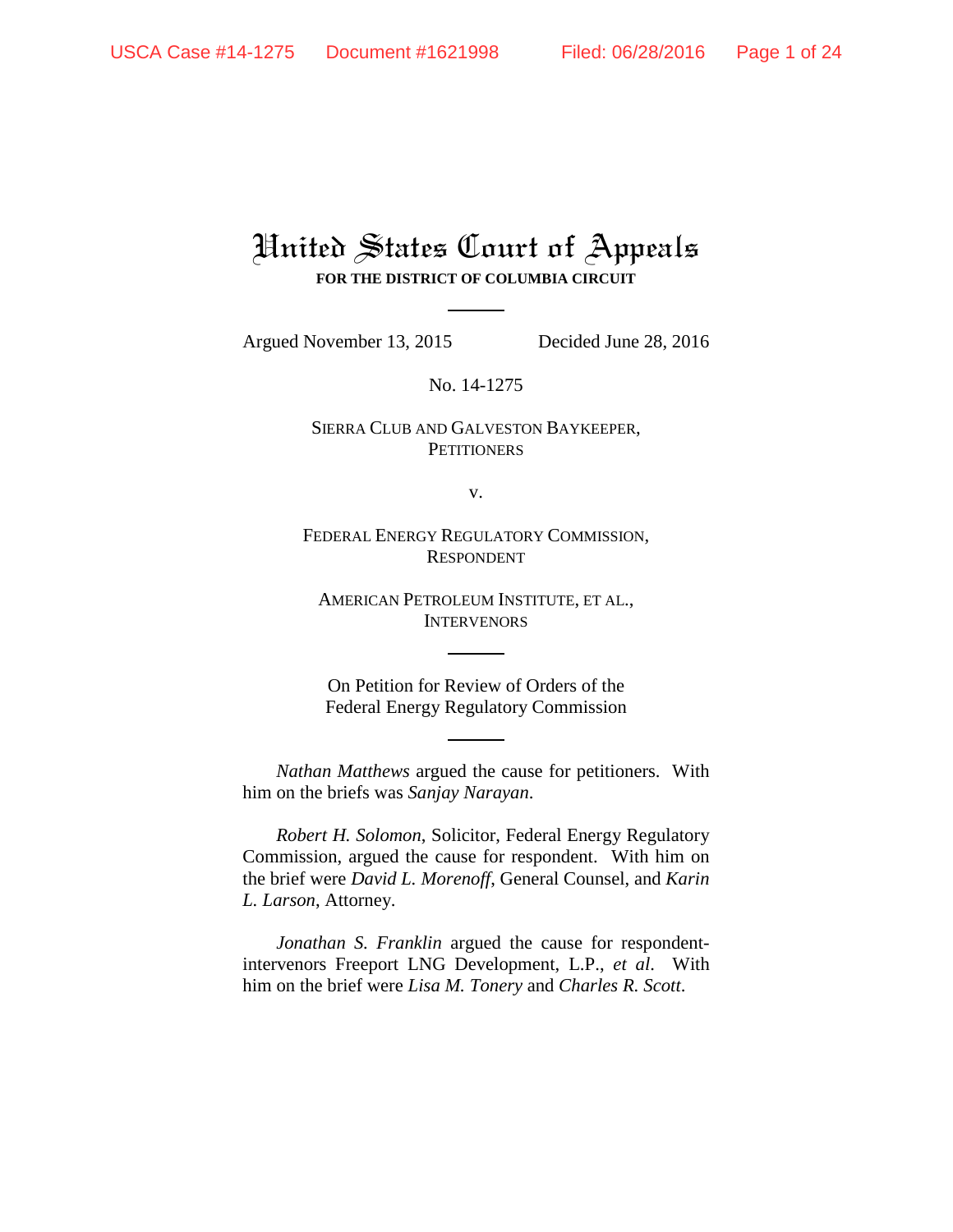$\mathcal{L}$ 

*Catherine E. Stetson* was on the brief for intervenor American Petroleum Institute in support of respondent. *Stacy R. Linden* and *Benjamin Norris IV* entered appearances.

Before: ROGERS, GRIFFITH, and MILLETT, *Circuit Judges*.

Opinion for the Court filed by *Circuit Judge* MILLETT.

MILLETT, *Circuit Judge*: The Sierra Club and Galveston Baykeeper (the "Associations") take issue with the Federal Energy Regulatory Commission's decision authorizing Freeport LNG Development, L.P. to redesign its liquefied natural gas terminal in Texas to support export operations. Specifically, the Associations argue that the Commission's analysis of the proposal's impact on the environment ran afoul of the National Environmental Policy Act of 1969 ("NEPA"), 42 U.S.C. § 4321 *et seq*. We hold that the Associations have standing to press their challenges to the Commission's orders and that their case is not moot, but we deny the petition for review on the merits. To the extent the Associations complain about the environmental consequences of *exporting* natural gas from Freeport's terminal, those objections should be raised in the pending challenge to the Department of Energy's order authorizing Freeport to export natural gas. On the narrower question of whether the Commission's analysis of the non-export-related environmental consequences of Freeport's proposal itself complied with NEPA, we find no error in the Commission's analysis that would rise to the level of arbitrary or capricious decision-making.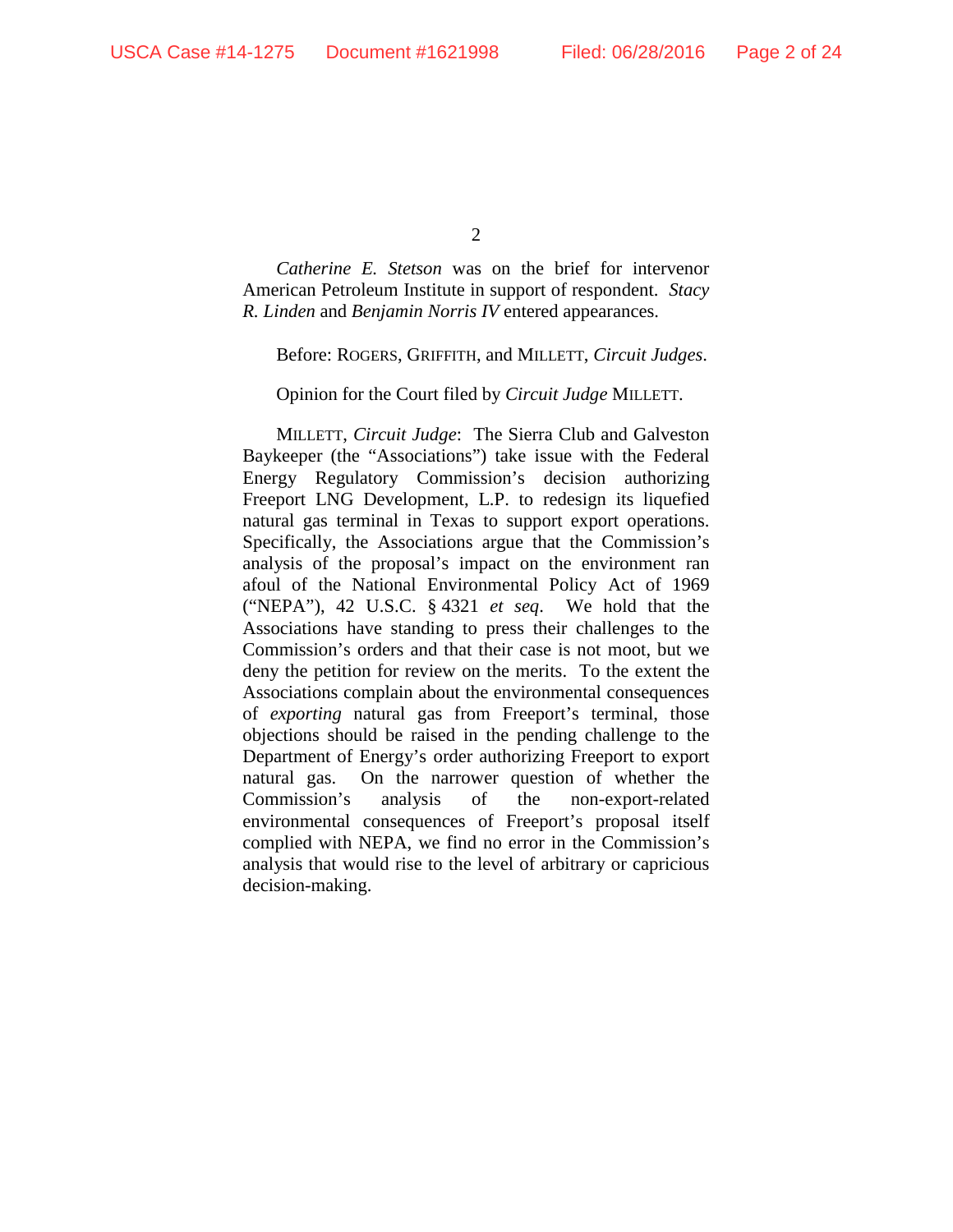3 **I**

## **A**

Export authorizations for natural gas implicate a tangled web of regulatory processes. The Department of Energy maintains exclusive authority over the export of natural gas as a commodity. 42 U.S.C. § 7151(b). The Natural Gas Act, though, authorizes the exportation of natural gas from the United States unless the Department specifically determines that doing so "will not be consistent with the public interest." 15 U.S.C. § 717b(a). In addition, the Department of Energy's determination of the public interest in the export of natural gas depends on the country to which the gas will be exported. If it is a country with which the United States has a "free trade agreement requiring national treatment for trade in natural gas," the Natural Gas Act makes the decision for the Department, because the Act "deem[s]" export "to be consistent with the public interest, and applications for such \* \* \* exportation shall be granted without modification or delay." *Id.* § 717b(c). On the other hand, if the gas will be exported to a country with which the United States does not have such a trade agreement, the Department must independently determine whether such exports would be inconsistent with the public interest. *See id.*  $\S 717b(a)$ .

 $1$  Currently, the United States has natural gas free-trade agreements with Australia, Bahrain, Canada, Chile, Colombia, the Dominican Republic, El Salvador, Guatemala, Honduras, Jordan, Mexico, Morocco, Nicaragua, Oman, Panama, Peru, the Republic of Korea, and Singapore. *See* J.A. 302; U.S. Department of Energy, Office of Fossil Energy, How to Obtain Authorization to Import and/or Export Natural Gas and LNG, http://energy.gov/fe/services/ natural-gas-regulation/how-obtain-authorization-import-andorexport-natural-gas-and-lng (last visited June 27, 2016).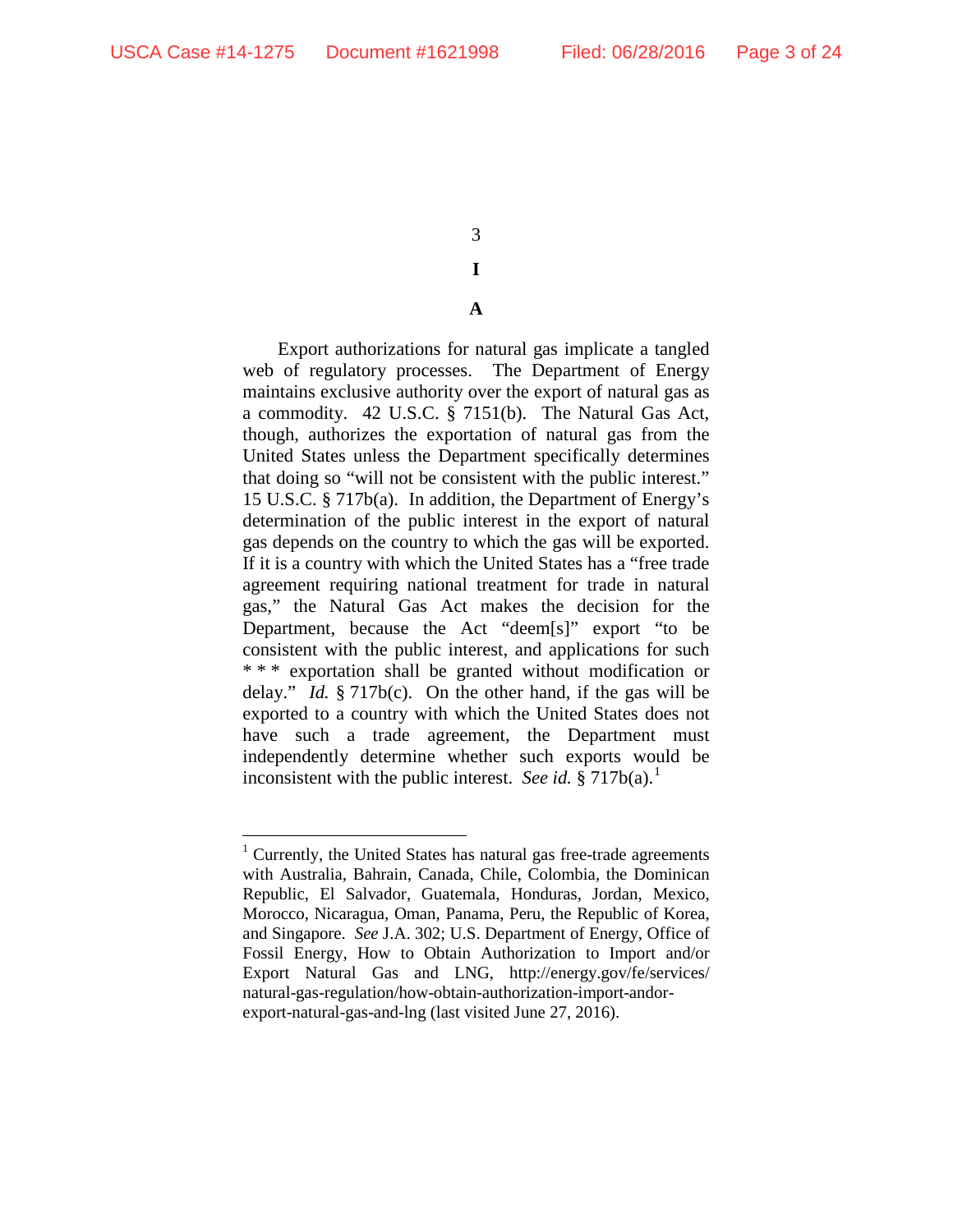The Department has delegated to the Federal Energy Regulatory Commission the authority to "[a]pprove or disapprove the construction and operation of particular [export] facilities, the site at which such facilities shall be located, and with respect to natural gas that involves the construction of new domestic facilities, the place of \* \* \* exit for [natural gas] exports." U.S. Department of Energy, Delegation Order No. 00-004.00A, § 1.21.A (May 16, 2006); *cf.* 15 U.S.C. § 717b(e)(1) ("The [Federal Power] Commission shall have the exclusive authority to approve or deny an application for the siting, construction, expansion, or operation of an LNG [liquefied natural gas] terminal."). As a result, if an operator of a natural gas terminal like Freeport wants to export natural gas and has to construct or modify facilities to do so, it must obtain authorizations from both the Department of Energy (to export) and the Commission (to construct and to operate the necessary facilities). And if the export will be to a natural gas free-trade country, the only potential public-interest analysis ever made is the Commission's when approving the "siting, construction, expansion or operation of an LNG terminal." 15 U.S.C.  $$717b(e)(1).$ 

In addition to those public-interest determinations, authorizations to export natural gas also require an environmental review under NEPA. *See* 42 U.S.C. § 4332(2)(C). When, as here, the agency determines that the action under review is a "major Federal action[]" that will "significantly affect[] the quality of the human environment," the agency must prepare a detailed Environmental Impact Statement that addresses (i) the environmental impact of the proposed action, (ii) any "adverse environmental effects" that "cannot be avoided" if the proposal is implemented, (iii) available alternatives to the proposed action, (iv) the "relationship between local short-term uses of [the]

<sup>4</sup>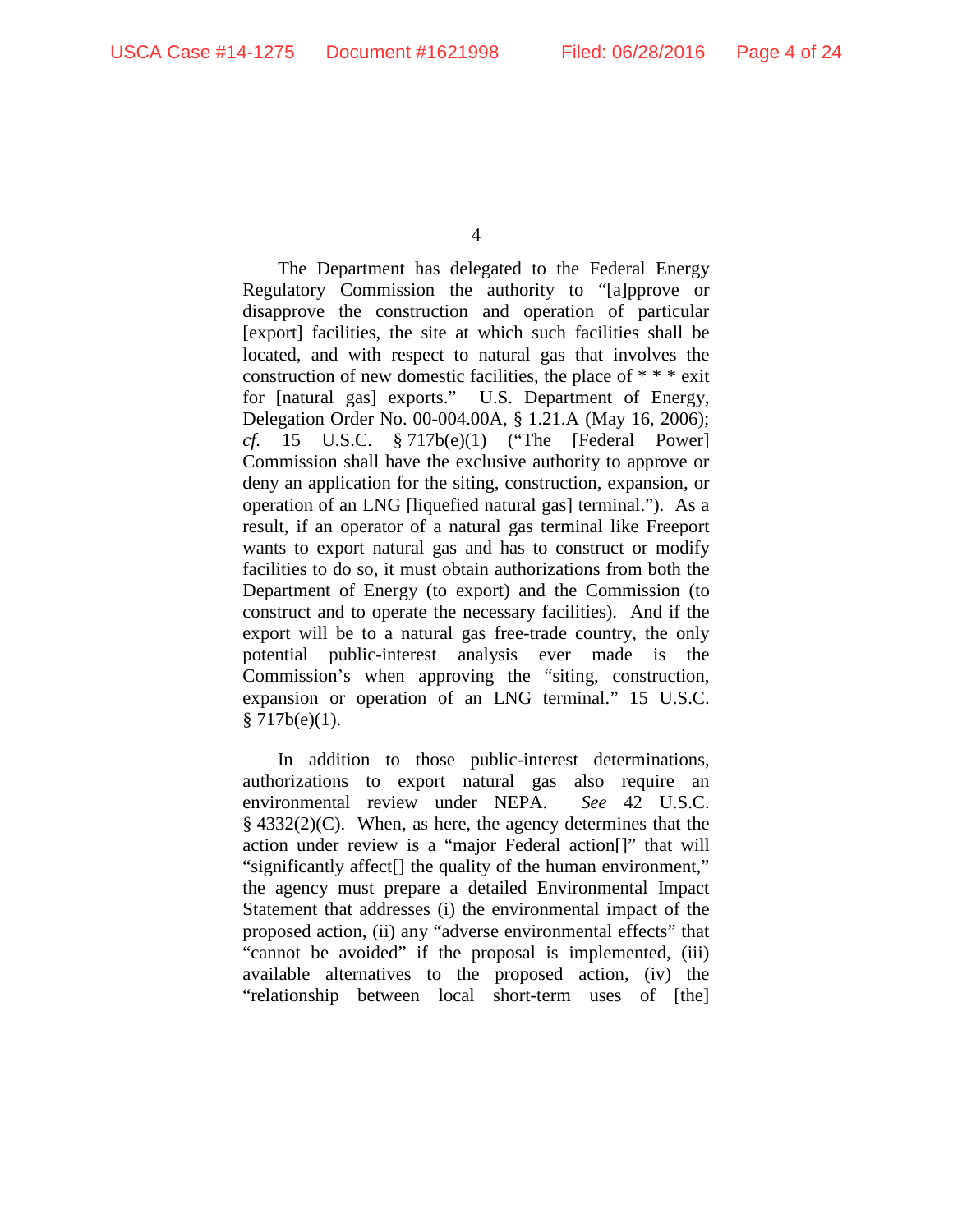environment and the maintenance and enhancement of longterm productivity," and (v) any "irreversible and irretrievable commitments of resources" that "would be involved in the proposed action should it be implemented." *Id*.

In analyzing the environmental impact of a project, NEPA obligates the agency to consider not just the "direct" environmental effects of the proposed action that "are caused by the action and occur at the same time and place," but also the action's "indirect" environmental effects that "are caused by the action and are later in time or farther removed in distance, but are still reasonably foreseeable." 40 C.F.R. § 1508.8. The agency must also consider the action's "cumulative impact"—that is, the impact on the environment that would result "from the incremental impact of the action when added to other past, present, and reasonably foreseeable future actions regardless of what agency (Federal or non-Federal) or person undertakes such other actions." *Id.* § 1508.7.

Notwithstanding the limited scope of the Commission's delegated authority under the Natural Gas Act, that Act designates the Commission to be "the lead agency for the purposes of coordinating all applicable Federal authorizations and for the purposes of complying with the National Environmental Policy Act." 15 U.S.C. § 717n(b)(1); *see also*  42 U.S.C.  $\S 7172(a)(2)(B)$ . As a result, the Department of Energy participates in the NEPA process only as a "cooperating agency," 40 C.F.R. § 1501.6(b), while the Commission is ultimately responsible for "supervis[ing] the preparation of [the] environmental impact statement," *id.* § 1501.5. That arrangement makes it possible for the Department to adopt the Commission's environmental analysis as its own for purposes of any additional NEPA review triggered by an export-authorization request. But the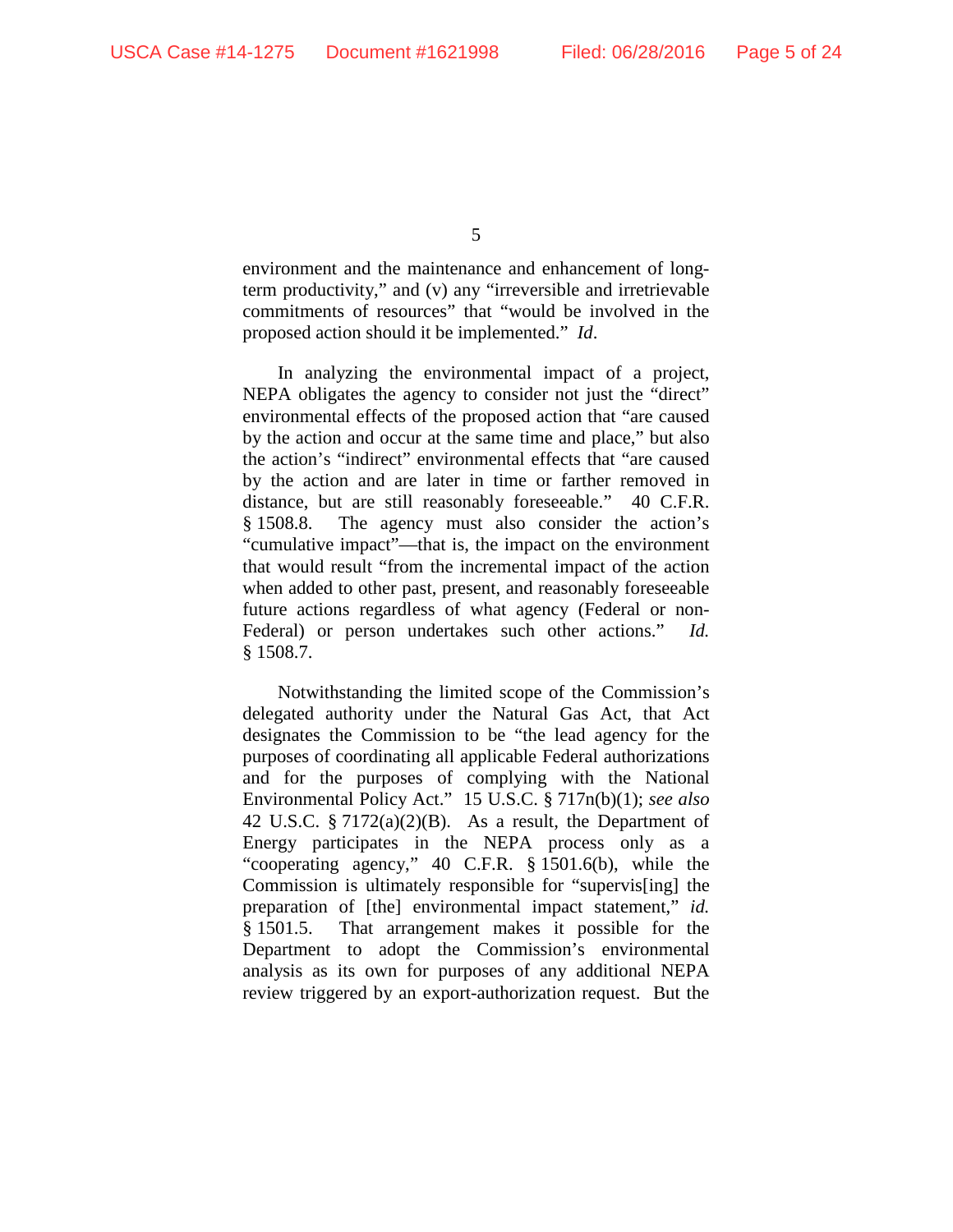Department must independently review the Commission's work and conclude that the Department's own "comments and suggestions have been satisfied." *Id.* § 1506.3(c).

#### **B**

In 2004, the Commission authorized Freeport to site, construct, and operate a liquefied natural gas import terminal on Quintana Island in Brazoria County, Texas. That facility was placed into service in 2008.

As it happens, an increase in the availability of cheap domestic natural gas during the last decade caused the market for importing gas to decline. As a result, Freeport shifted its operations toward exporting and, in 2009, obtained authorization from the Commission to operate its existing terminal facility for both exporting and importing natural gas on a short-term basis. In 2011 and 2012, Freeport sought authorization from the Commission both to modify its facilities to better support gas exports, and to construct additional gas liquefaction facilities to supplement its export operations. (Throughout this opinion, we refer to those two projects collectively as the "Freeport Projects.").

As required by the Natural Gas Act and NEPA, the Commission undertook an extensive environmental review of the Freeport Projects. Deeming the two projects to be "connected actions," 40 C.F.R § 1508.25, the Commission prepared a single Environmental Impact Statement. The Department of Energy, the Environmental Protection Agency, the Department of Transportation, the U.S. Army Corps of Engineers, and the National Oceanic and Atmospheric Administration all participated in that consolidated review as "cooperating agencies." J.A. 679.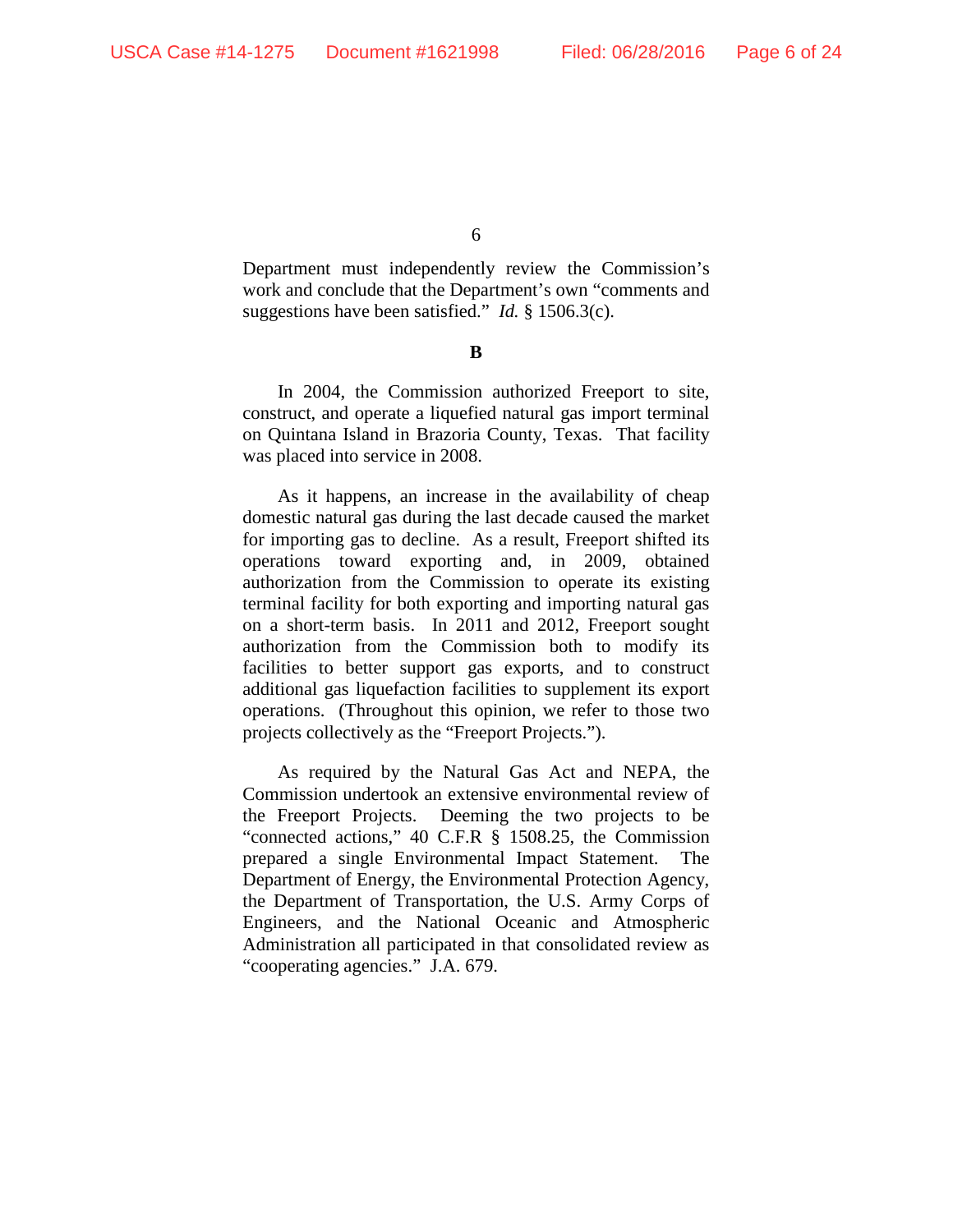Meanwhile, in 2010 and 2011, Freeport separately sought authorization from the Department of Energy to export natural gas. The Department approved Freeport's request for freetrade agreement countries in February 2011, and conditionally approved Freeport's application with respect to non-free trade agreement countries in May and November 2013. The conditional order explained that the Department of Energy would participate in the Commission's ongoing environmental review of the Freeport Projects as a cooperating agency, and that the Department's final authorization would be contingent on satisfactory completion of that environmental review process.

The Commission released its Final Environmental Impact Statement in June 2014. That Statement found that the Freeport Projects "would result in some adverse environmental impacts," but that those impacts would be "mostly temporary and short-term" as long as Freeport implemented mitigation procedures proposed by the Commission.The following month, the Commission conditionally authorized both Freeport Projects. After considering the Final Environmental Impact Statement and all substantive public comments, the Commission determined that, if Freeport complied with specified environmental conditions, the Projects would not be inconsistent with the public interest.

The Associations intervened in the Commission's proceeding and timely sought rehearing. As relevant here, they argued that the Commission failed (i) to consider the indirect environmental effects of a possible increase in domestic natural gas production being induced by the Freeport Projects, and (ii) to analyze the cumulative environmental effects of those Projects with "the many proposed export projects" across the country, including, "at a

<sup>7</sup>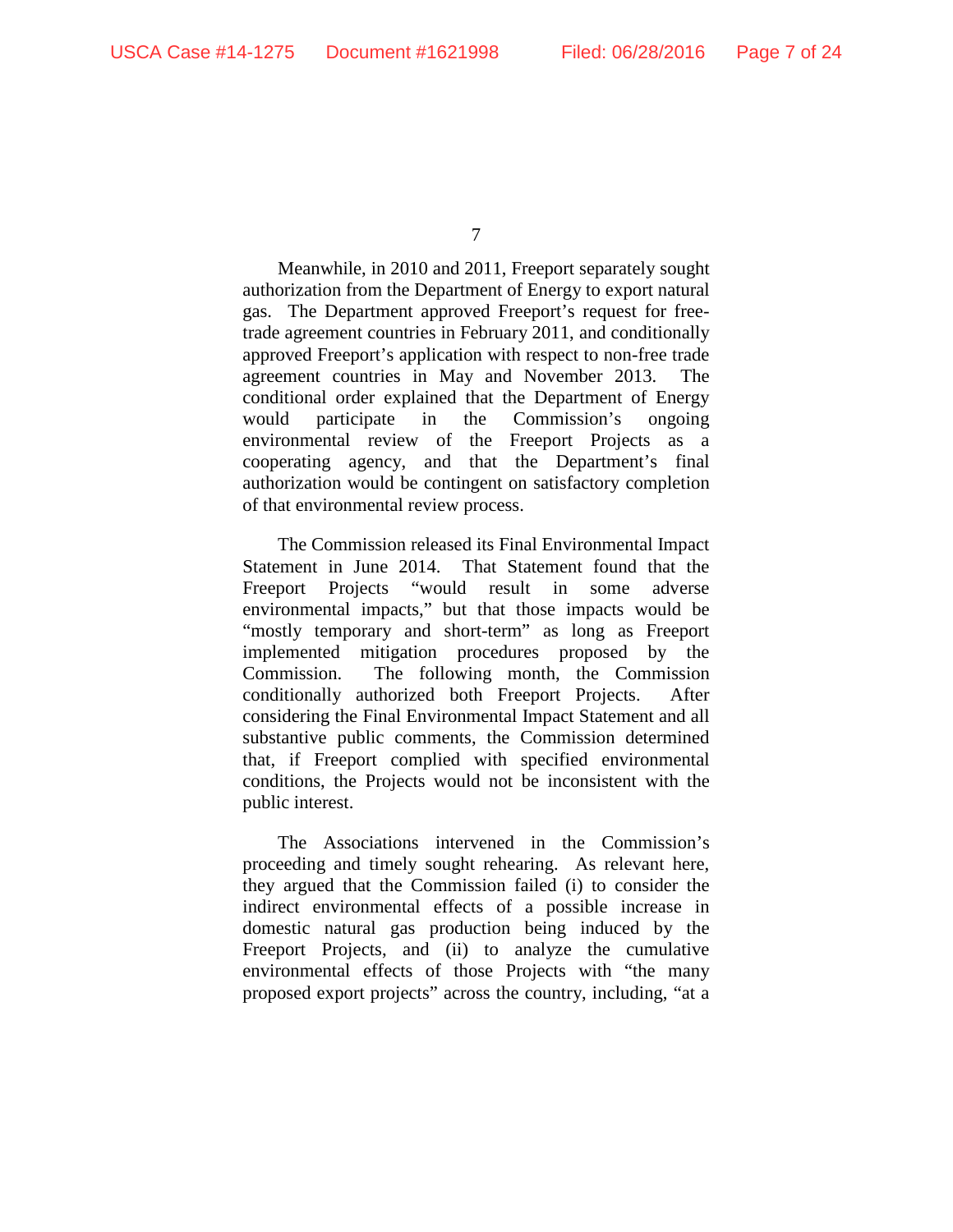minimum," those already authorized and "all other export projects to have received conditional authorization from" the Department of Energy. J.A. 1250, 1273.

The Commission denied the Associations' petition for rehearing. The Commission rejected the argument that increased domestic natural gas production was a causally related or reasonably foreseeable indirect effect of the Freeport Projects. The Commission also determined that the cumulative impact of all other authorized or pending export projects nationwide fell beyond the regulatory definition of "cumulative impact."

The next day, the Department of Energy issued its final order authorizing Freeport to export natural gas to non-free trade agreement countries. The Department reconfirmed its findings from the earlier conditional order, and also addressed "the remaining issue: the potential environmental impacts" from Freeport's export proposals. J.A. 1403. The Department concluded that "the proposed exports have not been shown to be inconsistent with the public interest." *Id*. The Department subsequently denied the Associations' petitions for reconsideration.<sup>2</sup>

#### **II**

We start where we must always start: "with the question of our jurisdiction." *Brotherhood of Locomotive Eng'rs and Trainmen v. Surface Transp. Bd.*, 457 F.3d 24, 27 (D.C. Cir. 2006). The Commission argues that we lack jurisdiction because the Associations do not have standing, and because

<sup>&</sup>lt;sup>2</sup> The Associations' petition for review of the Department's decision is pending before this court. *See Sierra Club v. Department of Energy*, No. 15-1489.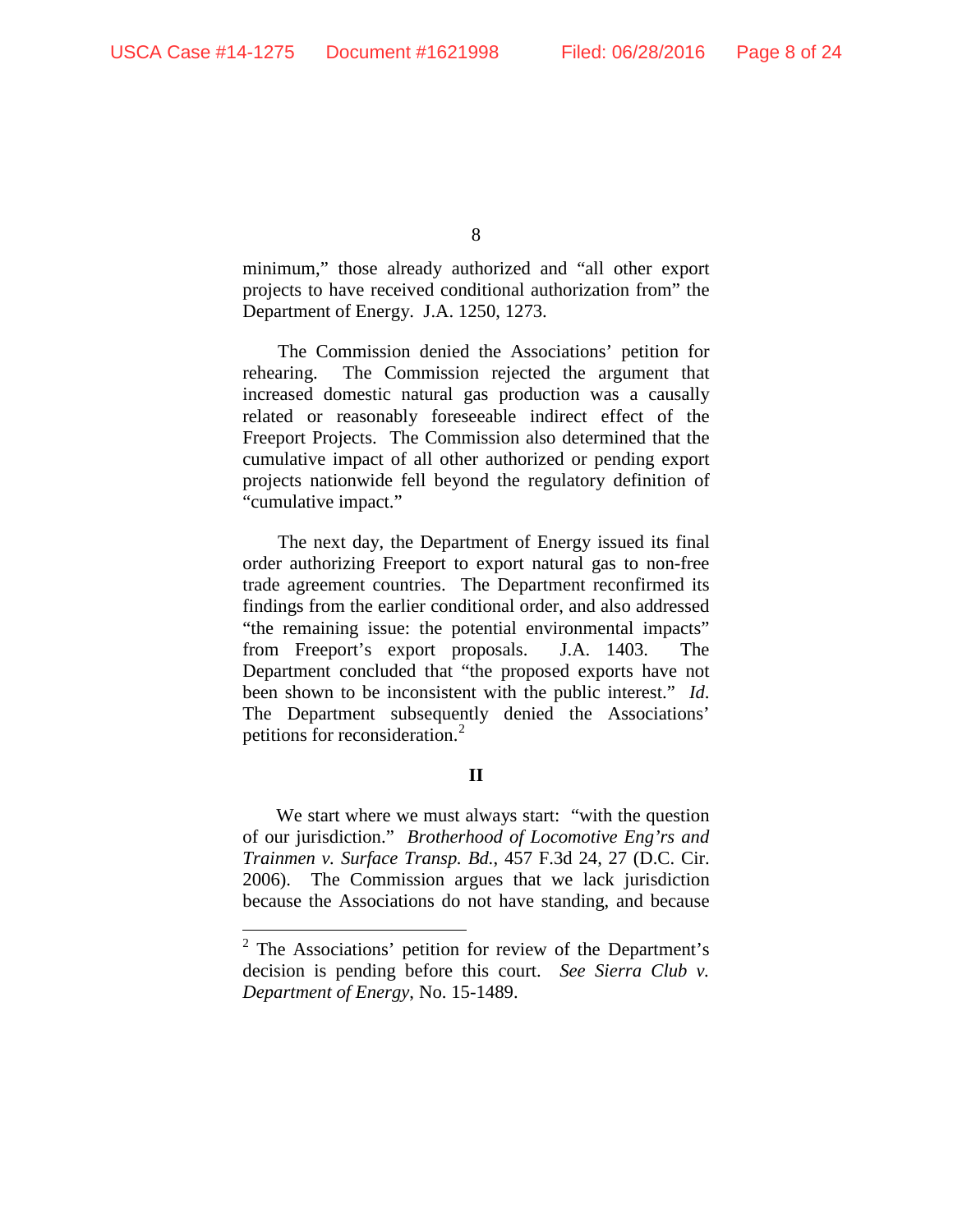their NEPA claim has been mooted by additional environmental analyses conducted by the Department of Energy as part of its own public-interest review. Neither argument succeeds.

**A**

An association will have standing if "(1) at least one of its members would have standing to sue in [its] own right, (2) the interests the association seeks to protect are germane to its purpose, and (3) neither the claim asserted nor the relief requested requires that an individual member of the association participate in the lawsuit." *Sierra Club v. EPA*, 292 F.3d 895, 898 (D.C. Cir. 2002). There is no dispute that the environmental claims the Associations assert are germane to their institutional purposes, or that the relief sought under the Administrative Procedure Act does not require the participation of individual members. The question of individual-member injury is where the rub is.

It is settled law that "an agency's failure to prepare (or adequately prepare) an [Environmental Impact Statement] before taking action with adverse environmental consequences" constitutes the "archetypal procedural injury" redressable under Article III. *WildEarth Guardians v. Jewell*, 738 F.3d 298, 305 (D.C. Cir. 2013); *see Florida Audubon Society v. Bentsen*, 94 F.3d 658, 665 (D.C. Cir. 1996) (en banc). The bottom-line standing question in this case, then, is whether one of either Association's members faces a concrete injury that is "tethered to" the Commission's decision to authorize the Freeport Projects' construction or operation notwithstanding the Commission's allegedly inadequate NEPA review, *WildEarth Guardians*, 738 F.3d at 305. *See also Florida Audubon Society*, 94 F.3d at 668.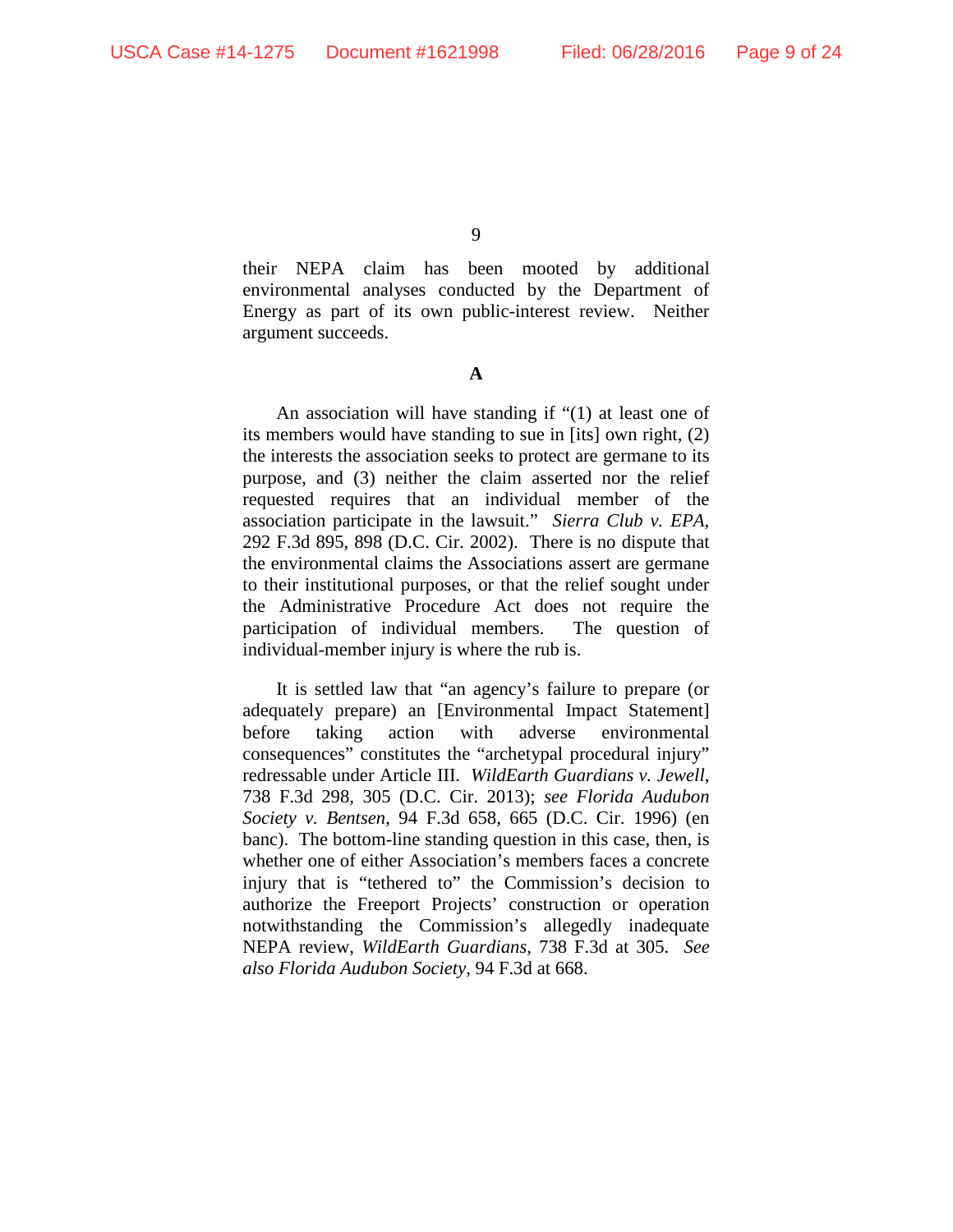At least one Sierra Club member has risen to that task, and that is all that Article III requires. *See Massachusetts v. EPA*, 549 U.S. 497, 518 (2007) ("Only one of the petitioners needs to have standing to permit us to consider the petition for review."); *Americans for Safe Access v. DEA*, 706 F.3d 438, 443 (D.C. Cir. 2013). Teresa Cornelison is a member of the Sierra Club and lives "approximately 0.5 miles from the Freeport LNG facility." Pet. Add. A-18. She has attested that "the additional noise made during construction will  $***$ hinder [her] enjoyment of [her] home," and that "[i]f the terminal were built, [she] would not go outside to relax or walk on the beach as frequently because of the noise from \* \* \* the construction of the facility[.]" *Id.* at A-19.Such credible claims of exposure to increased noise and its disruption of daily activities, backed up by specific factual representations in an affidavit or declaration, are sufficient to satisfy Article III's injury-in-fact requirement. *See Communities Against Runway Expansion, Inc. v. FAA*, 355 F.3d 678, 684–685 (D.C. Cir. 2004). That aesthetic injury, moreover, is linked directly to the Commission's authorizations of the Freeport construction projects. *See, e.g.*, J.A. 1192 (Order Granting Authorizations) ("Land access within the Phase II Modification Project site \*\*\* would require development of an approximately 7,000-foot-long plant road system [and] \* \* \* 3,180 feet [of the plant road system] would require new construction."). That satisfies Article III.

The Commission says that is not enough, and that the Associations also must tie their injury to the specific "increase[]" in "natural gas production that was [allegedly] caused by the challenged FERC orders." Resp. Br. 24. That argument "slice[s] the salami too thin." *WildEarth Guardians*, 738 F.3d at 307. As we have held before, we hold again: it is sufficient for standing purposes that the "aesthetic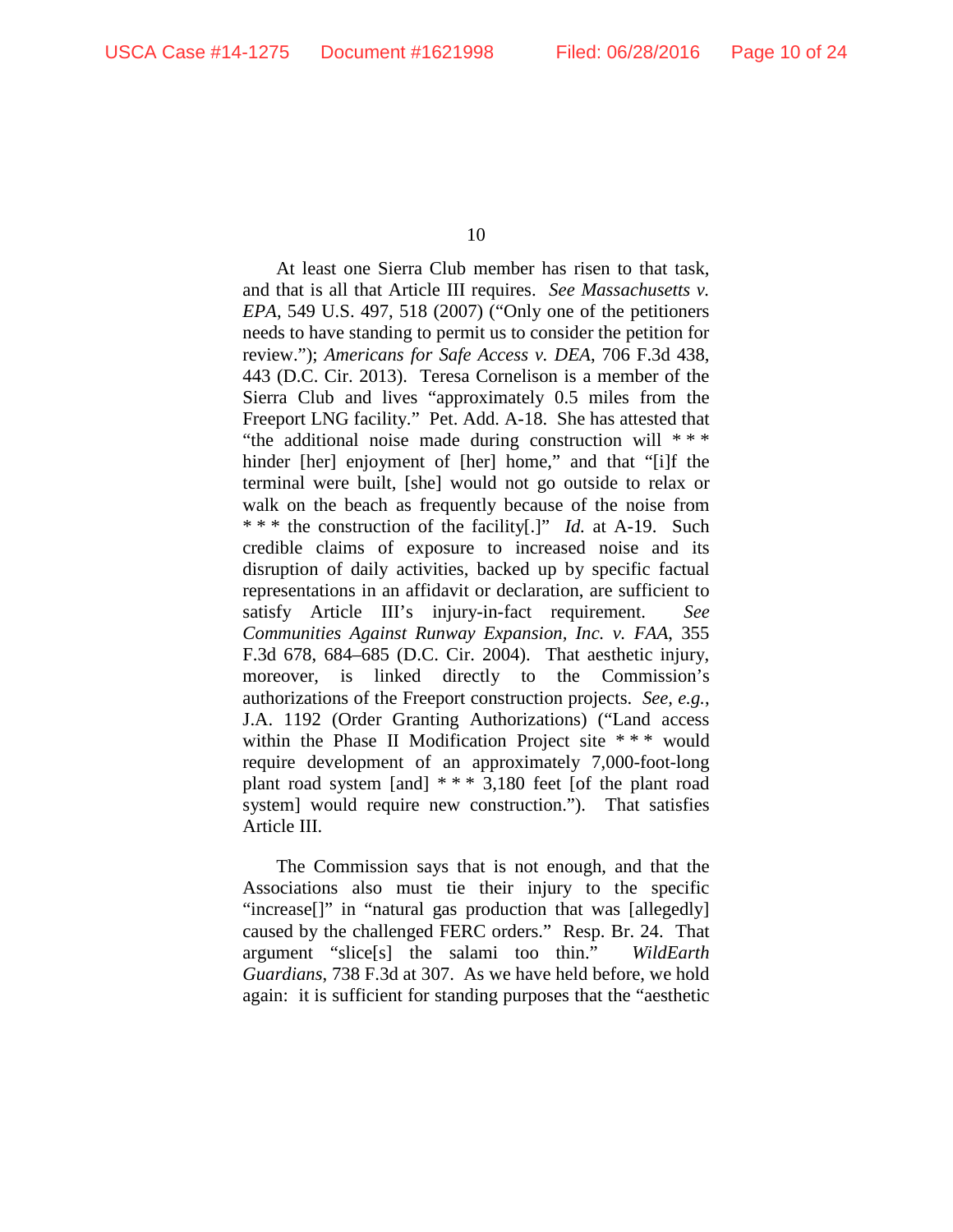injury follows from an inadequate [Environmental Impact Statement] whether or not the inadequacy concerns the same environmental issue that causes their injury." *Id*. In NEPA procedural-injury cases, an "adequate causal chain" contains two links: "one connecting the omitted EIS to some substantive government decision that may have been wrongly decided because of the lack of an [adequate] EIS," and "one connecting that substantive decision to the plaintiff's particularized injury." *Florida Audubon Society*, 94 F.3d at 668.

That is to say, regardless of *how* the Commission allegedly failed to discharge its NEPA obligation, that failure led directly to authorization of the Freeport Projects, which in turn is the source of Cornelison's injury. The proof is in the pudding: if we were to vacate the Commission's order authorizing the Freeport Projects for violating NEPA, not only would Cornelison's injuries be redressed, the remedy would also be "'limited to the inadequacy'—here, a deficient [Environmental Impact Statement]—'that produced the injury in fact that the [petitioners] ha[ve] established.'" *WildEarth Guardians*, 738 F.3d at 307 (quoting *DaimlerChrysler Corp. v. Cuno*, 547 U.S. 332, 353 (2006)).

The Commission's reliance on *National Committee for the New River, Inc. v. FERC*, 433 F.3d 830 (D.C. Cir. 2005), fares no better. That case, which did not involve NEPA, held that the environmental and aesthetic harms alleged had to be linked to "the route realignments themselves" because route realignments were what the challenged agency action authorized. *Id.* at 832. Here, the specific agency action being challenged is the NEPA analysis. And Cornelison has grounded her injury in that flawed NEPA analysis and its end product that injures her: construction of the projects.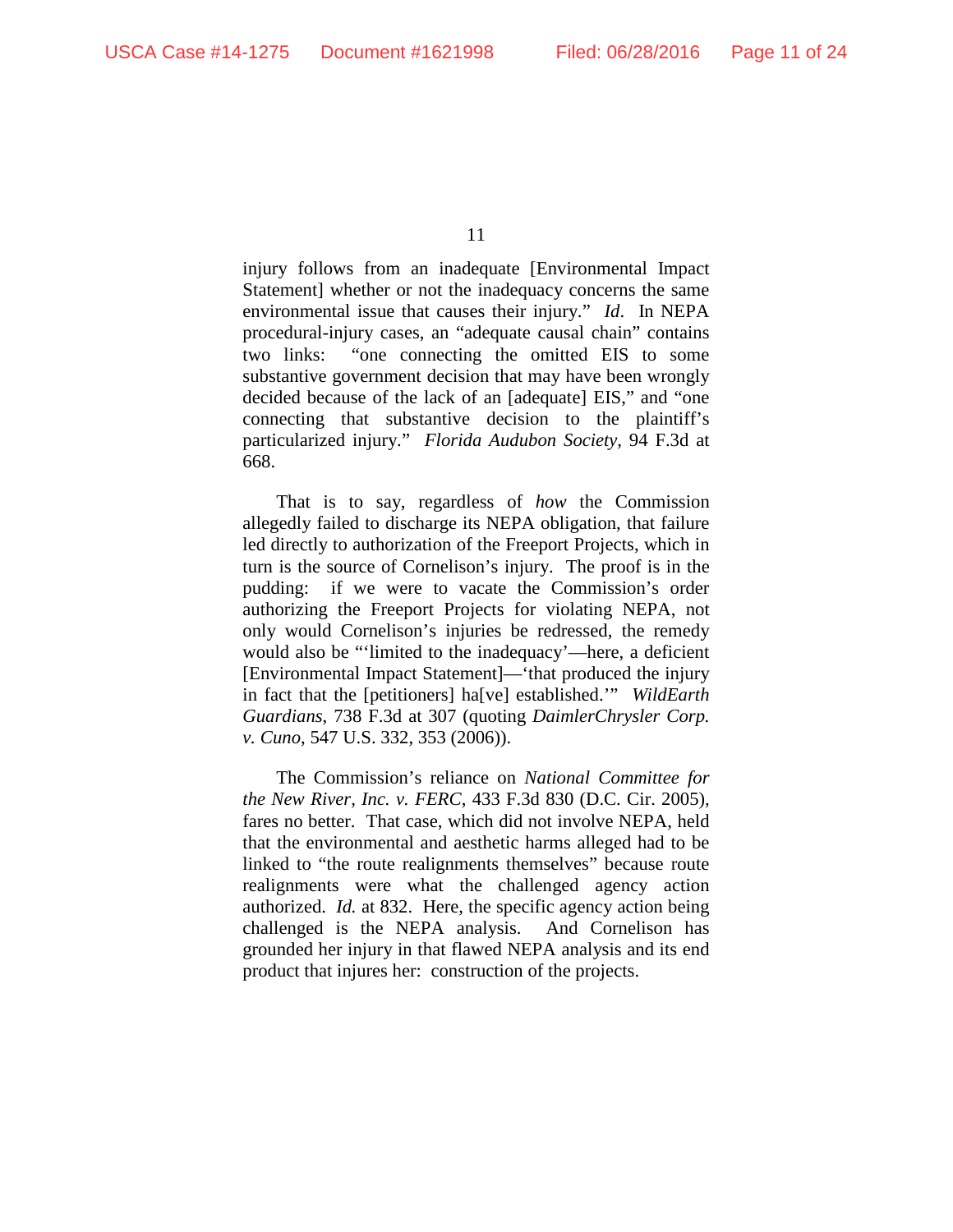# **B**

Next is mootness. In 2014, the Department of Energy, "in response to challenges raised by Sierra Club and other commenters in the Freeport LNG Export proceeding and other export proceedings pending at the Department of Energy," issued two informational reports that "evaluated specific environmental aspects of the LNG production and export chain." Resp. Br. 28–29. On that basis, the Commission asserts that the Associations' petition is moot.

That argument woefully misunderstands the Associations' claim. They do not seek some quantum of additional environmental information for its own sake, nor are they, *in this case*, challenging the Department of Energy's analysis of environmental consequences. Their argument is that the Commission bungled its NEPA review by failing to consider the specific indirect and cumulative effects that the Associations identified. The Department of Energy's additional reports do not remedy that problem. *See* Pet. Reply Br. 9 ("The Department of Energy's reports played no part in the Commission's decision-making, and did not include the procedures and substance required under NEPA to ensure that environmental considerations inform such decisionmaking."). The Associations' hope is that, if the Commission were to consider those factors, perhaps it would reach a different conclusion on whether the Freeport Projects are consistent with the public interest. After all, "[t]he idea behind NEPA is that if the agency's eyes are open to the environmental consequences of its actions and if it considers options that entail less environmental damage, it may be persuaded to alter what it proposed." *Lemon v. Geren*, 514 F.3d 1312, 1315 (D.C. Cir. 2008).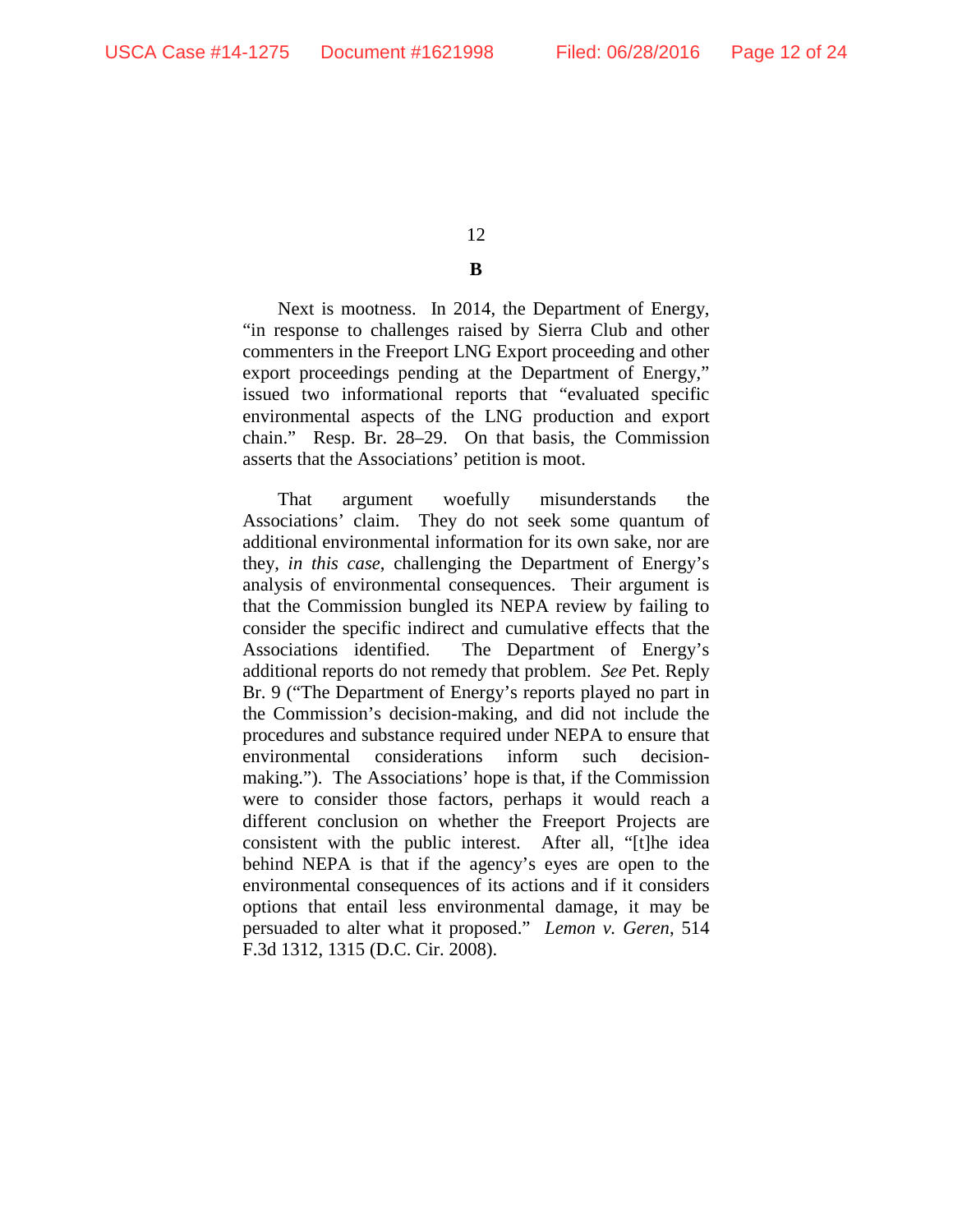In short, because the Commission's NEPA analysis was an integral component of authorizing the export construction projects—without which the Department of Energy's separate export authorization would be pointless—and because, if error occurred, the Commission might come to a different result on remand, the lawfulness of the Commission's action remains very much a live legal issue.

#### **III**

Before addressing the merits of the Associations' NEPA claim, we pause to underscore what we are *not* deciding in this case. Because the Associations do not challenge the propriety or scope of the Commission's delegated authority under the Natural Gas Act, or the interplay between the Commission and the Department of Energy when the former is acting as the "lead agency" in reviewing the environmental effects of a natural gas export operation under NEPA, we take those agency roles as we find them. *See* 15 U.S.C. § 717n(b)(1); *see also* 42 U.S.C. § 7172(a)(2)(B). Nor have the Associations argued that the Commission impermissibly "segmented" its review of the Freeport Projects from the larger inter-agency export authorization process, and "thereby fail[ed] to address the true scope and impact of the activities that should be under consideration," *Delaware Riverkeeper Network v. FERC*, 753 F.3d 1304, 1313 (D.C. Cir. 2014); *id.* at 1314 ("[T]he rule against segmentation \* \* \* 'prevent[s] agencies from dividing one project into multiple individual actions each of which individually has an insignificant environmental impact, but which collectively have a substantial impact.'") (alteration in original) (quoting *Natural Resources Defense Council, Inc. v. Hodel*, 865 F.2d 288, 297 (D.C. Cir. 1988)).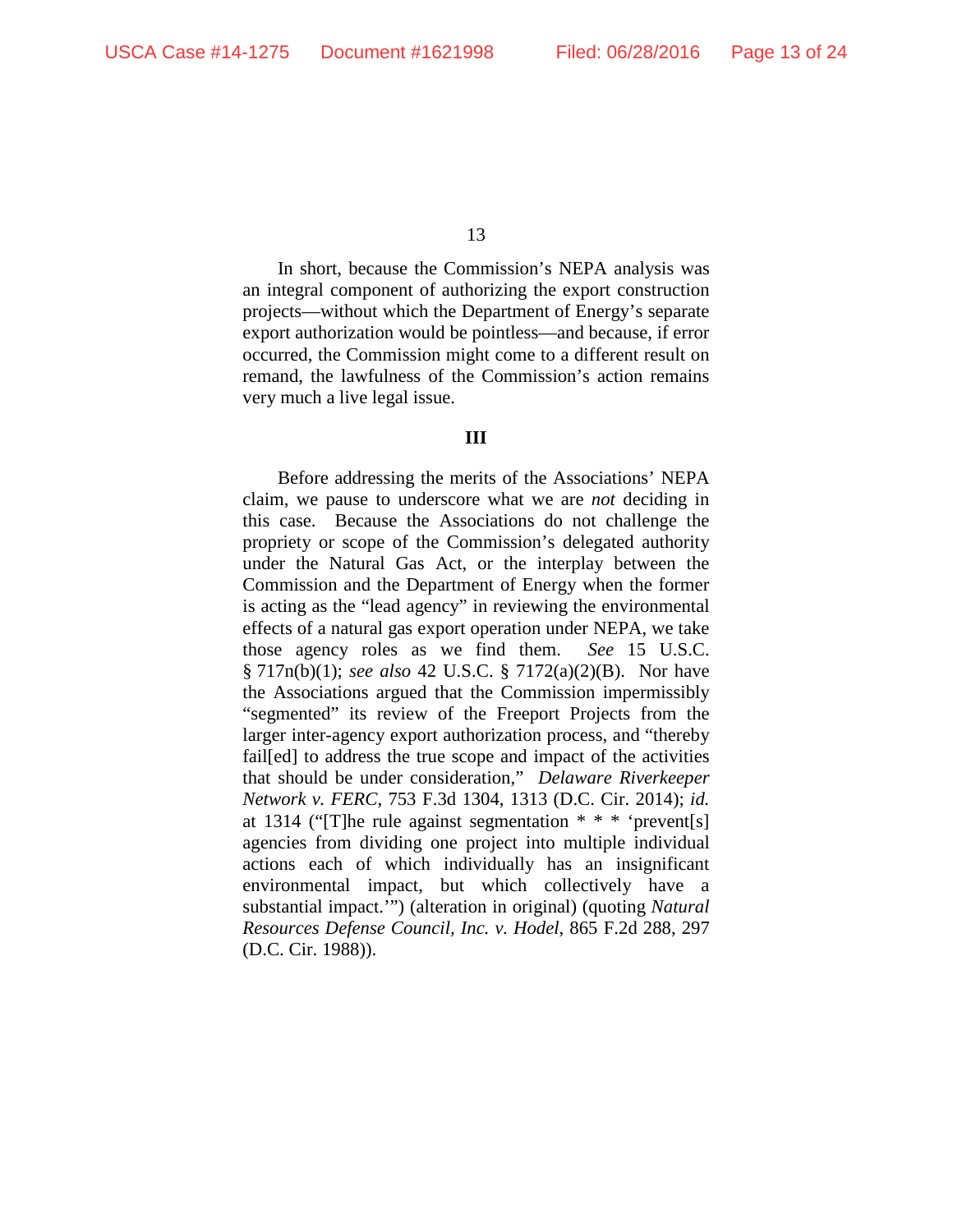We also express no opinion on whether (i) the Commission's environmental analysis would have been adequate to satisfy the Department of Energy's own independent NEPA obligation in authorizing Freeport to export natural gas; or (ii) the Commission's construction authorizations and the Department's export authorizations qualified as "connected actions" for purposes of NEPA review, *see* 40 C.F.R. § 1508.25(a)(1). As the Associations acknowledged at oral argument, Tr. of Oral Arg. at 20–21 (Nov. 13, 2015), objections concerning the environmental consequences stemming from the actual export of natural gas from the Freeport terminal, including increased emissions and induced production, are raised in their parallel challenge to the Department of Energy's order authorizing Freeport to export natural gas to non-free trade countries. Because the Natural Gas Act places export decisions squarely and exclusively within the Department of Energy's wheelhouse, any such challenges to the environmental analysis of the export activities themselves must be raised in a petition for review from the Department's decision to authorize exports.

Accordingly, we limit our analysis in this case solely to whether the Commission discharged its NEPA duty to adequately consider the indirect and cumulative environmental effects of authorizing the "siting, construction, expansion, [and] operation" of the Freeport Projects. 15 U.S.C. § 717b(e)(1). On that front, the Associations argue that the Commission's NEPA analysis fell short in three respects. *First*, they contend that the Commission failed adequately to consider the Freeport Projects' indirect effect of inducing increased domestic gas production and prompting greater reliance on coal as a fuel source. *Second*, they contend that the Commission failed adequately to analyze the cumulative environmental effects of the Freeport Project when combined with other export projects nationwide that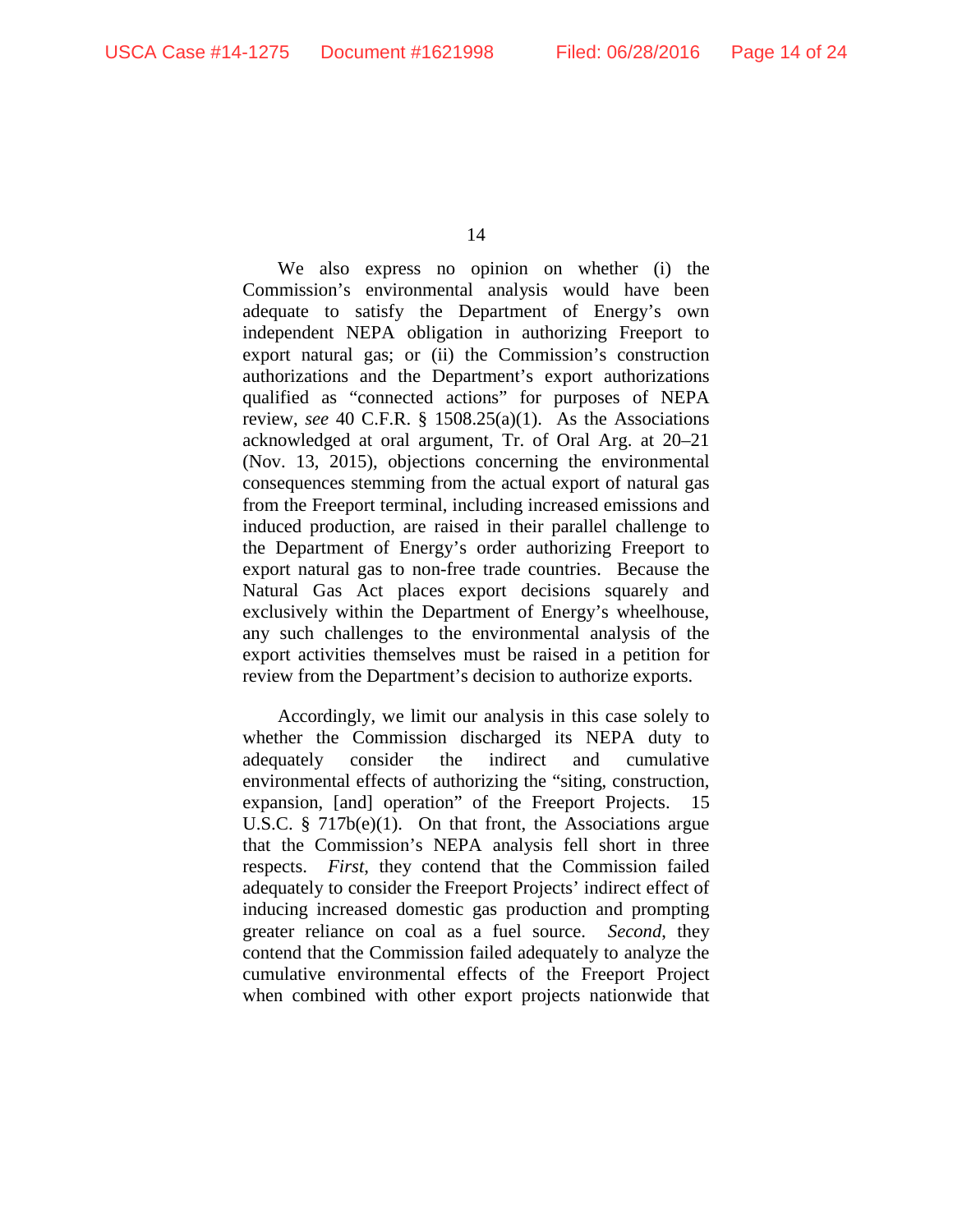either recently had been approved or were still pending. *Third*, the Associations claim that, by measuring certain emissions in pounds per megawatt-hour rather than tons per year, the Commission understated the full extent of the Projects' emissions. Pet. Br. 38.

In reviewing the Associations' challenges, our task is not to "flyspeck" the Commission's environmental analysis for "any deficiency no matter how minor." *Theodore Roosevelt Conservation Partnership v. Salazar*, 661 F.3d 66, 75 (D.C. Cir. 2011). Our job is "simply to ensure that the agency has adequately considered and disclosed the environmental impact of its actions and that its decision is not arbitrary or capricious." *Baltimore Gas & Elec. Co. v. Natural Resources Defense Council, Inc.*, 462 U.S. 87, 97–98 (1983); *see also Natural Resources Defense Council, Inc. v. Hodel*, 865 F.2d 288, 294 (D.C. Cir. 1988) (If an agency's NEPA analysis is "fully informed and well considered, it is entitled to judicial deference and a reviewing court should not substitute its own policy judgment."). None of the Associations' challenges can survive that deferential standard of review.

**A**

NEPA obligated the Commission to factor into its environmental analysis not just the direct, but also the indirect, environmental effects of the Freeport Projects' construction and operation—that is, those effects that are "later in time or farther removed in distance," yet "reasonably foreseeable." *Department of Transp. v. Public Citizen*, 541 U.S. 752, 764 (2004); *see* 40 C.F.R. § 1508.8. That does not mean that the Commission had to examine everything for which the Projects could conceivably be a but-for cause. *See Public Citizen*, 541 U.S. at 767; *Village of Bensenville v. FAA*, 457 F.3d 52, 65 (D.C. Cir. 2006) ("Even under NEPA, a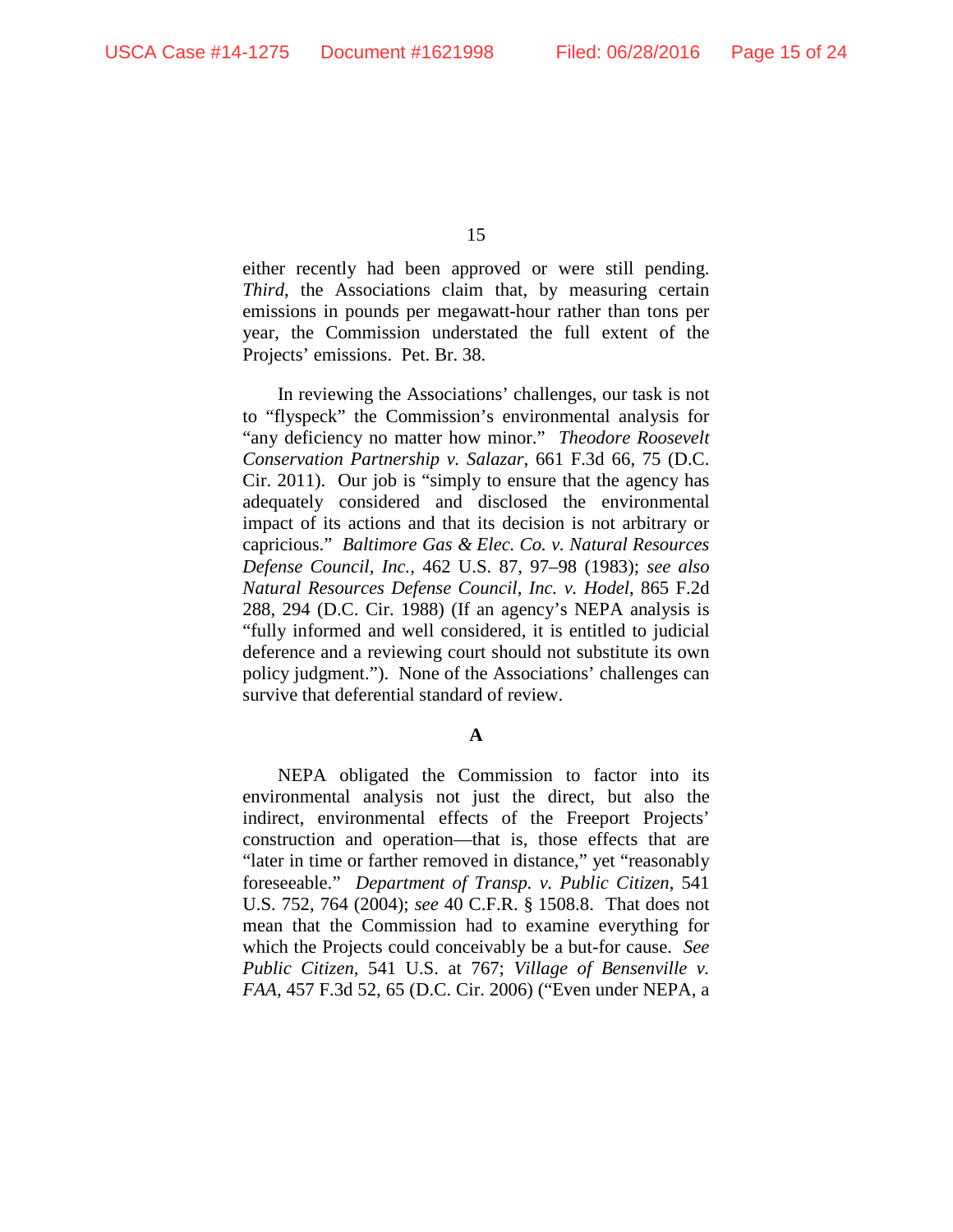'but for' causal relationship is insufficient to make an agency responsible for a particular effect.") (internal quotation marks omitted). Instead, the effect must be "'sufficiently likely to occur that a person of ordinary prudence would take it into account in reaching a decision.'" *City of Shoreacres v. Waterworth*, 420 F.3d 440, 453 (5th Cir. 2005) (quoting *Sierra Club v. Marsh*, 976 F.2d 763, 767 (1st Cir. 1992)). NEPA thus "requires a reasonably close causal relationship' between the environmental effect and the alleged cause," which is analogous to "the 'familiar doctrine of proximate cause from tort law.'" *Public Citizen*, 541 U.S. at 767*.*

Additionally, the Commission's NEPA analysis did not have to address the indirect effects of the anticipated *export* of natural gas. That is because the Department of Energy, not the Commission, has sole authority to license the export of any natural gas going through the Freeport facilities. In the specific circumstances where, as here, an agency "has no ability to prevent a certain effect due to" that agency's "limited statutory authority over the relevant action[]," then that action "cannot be considered a legally relevant 'cause' of the effect" for NEPA purposes. *Public Citizen*, 541 U.S. at 771.

The Associations argue that the Commission should have factored in the increase in domestic natural gas production that, in their view, the Freeport Projects would induce. But that challenge again focused on the impact of natural gas *exports* from the Freeport Projects on domestic production, and export effects do not fall within the Commission's bandwidth. To the extent that the Associations' argument focuses on induced production from domestic operations, we disagree. The Commission reasonably explained that the asserted linkage was too attenuated to be weighed in its particular NEPA analysis.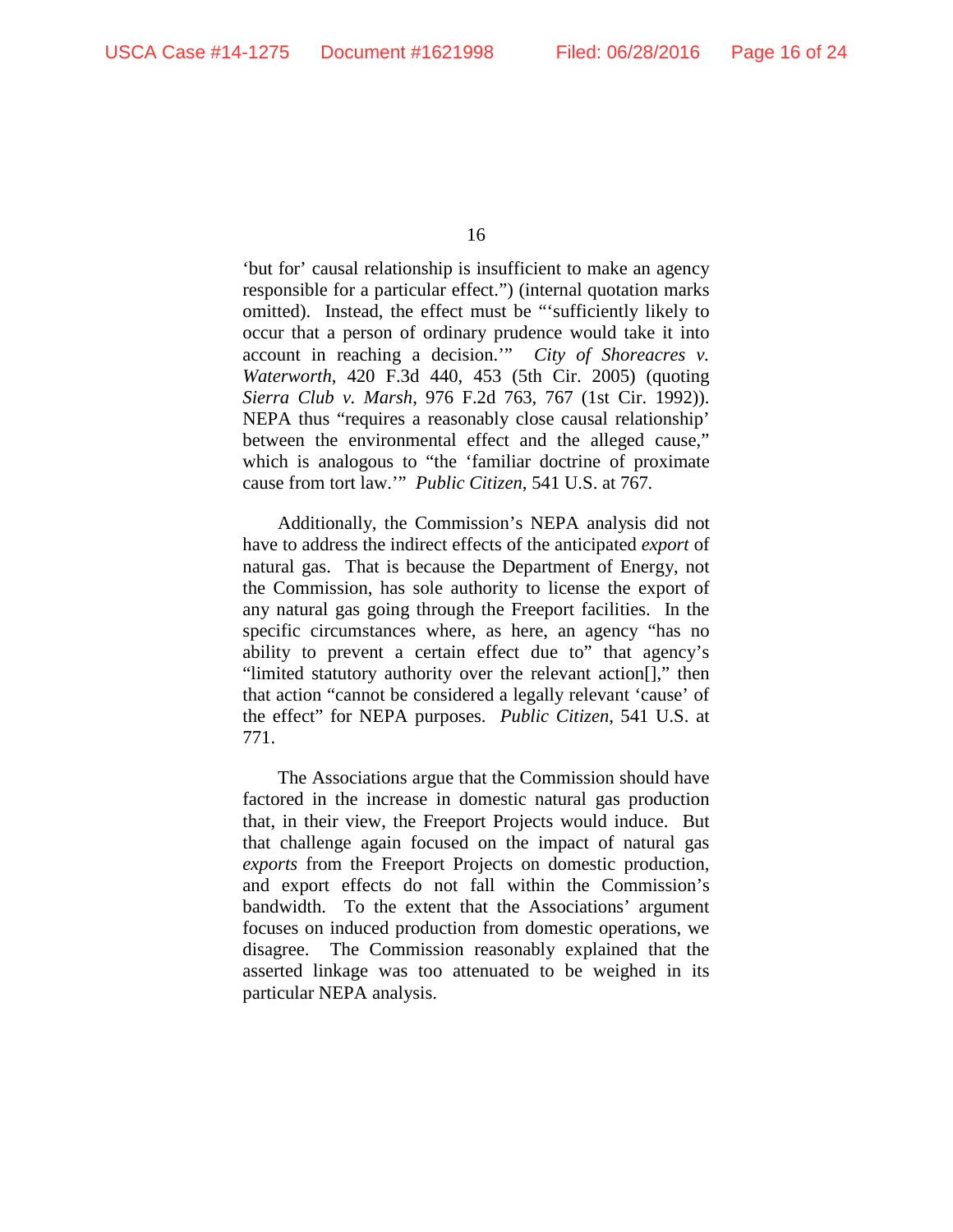In particular, the Commission found no evidence that the Projects by themselves would lead to increased gas production because "no specific shale-play [had] been identified as a source of natural gas for" the Projects. J.A. 1209. More importantly, there was no evidence suggesting that the gas to be processed in the Freeport facility, independent of the export authorization, would "come from future, *induced* natural gas production, as opposed to from existing production, particularly in light of the longtime, extensive natural gas development that has already occurred in Texas, including in its shale areas." *Id.* at 1270 (emphasis in original). Accordingly, the Commission concluded that the "potential environmental effects associated with additional natural gas production [were not] sufficiently causally related to the Freeport LNG Projects to warrant a detailed analysis." *Id.*

The Associations level two objections to the Commission's reasoning, but neither surmounts the high hurdle of demonstrating arbitrary and capricious decisionmaking.

*First*, the Associations says it is "self-evident" under "[b]asic economic principles" that authorizing the Freeport Projects will lead to the Department of Energy granting an export license, which in turn will increase domestic gas production and the price of domestic natural gas, which next will drive consumers toward cheaper energy sources, including more environmentally harmful products like coal. That increase in both gas production and coal use will, according to the Associations, cause domestic greenhouse gas and ozone emissions to rise. Pet. Br. 23; *see id*. at 21–23.

Perhaps. But critical to triggering that chain of events is the intervening action of the Department of Energy in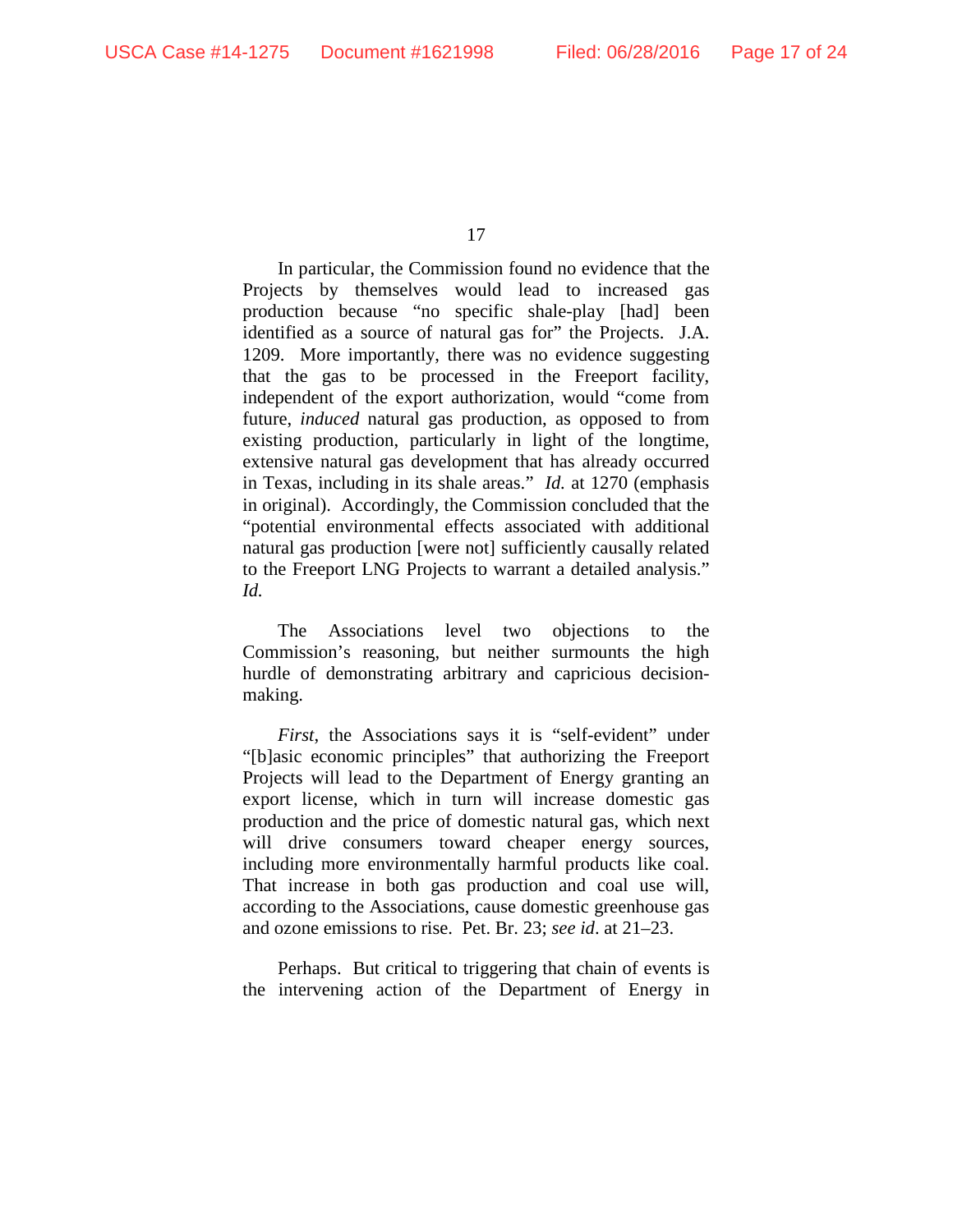granting an export license. The Department's independent decision to allow exports—a decision over which the Commission has no regulatory authority—breaks the NEPA causal chain and absolves the Commission of responsibility to include in its NEPA analysis considerations that it "could not act on" and for which it cannot be "the legally relevant cause." *Public Citizen*, 541 U.S. at 769.

The Associations rely on the Eighth Circuit's decision in *Mid States Coalition for Progress v. Surface Transportation Board*, 345 F.3d 520 (2003). In that case, the court found inadequate the Surface Transportation Board's Environmental Impact Statement analyzing the construction and rehabilitation of hundreds of miles of railroad lines for the transportation of coal. *Id.* at 532. The project was anticipated to make an additional 100 million tons of coal available for annual usage, yet the Board failed to factor the environmental effects of that known increase in coal usage into its analysis. The Eighth Circuit concluded that, even if the full extent of the environmental impact of the increased coal usage was not known, the nature of the ensuing environmental effects plainly was—indeed, it had been identified by the Board itself. *Id.* at 549. "[W]hen the *nature* of the effect is reasonably foreseeable but its *extent* is not," the court concluded, an agency "may not simply ignore the effect" in its NEPA review. *Id.* (emphasis in original).

Even assuming the correctness of a decision that does not bind this circuit, this case looks nothing like *Mid States*. Here, the Associations have not identified any specific and causally linear indirect consequences that could reasonably be foreseen and factored into the Commission's environmental analysis that exist apart from the intervening Department of Energy decision to authorize exports.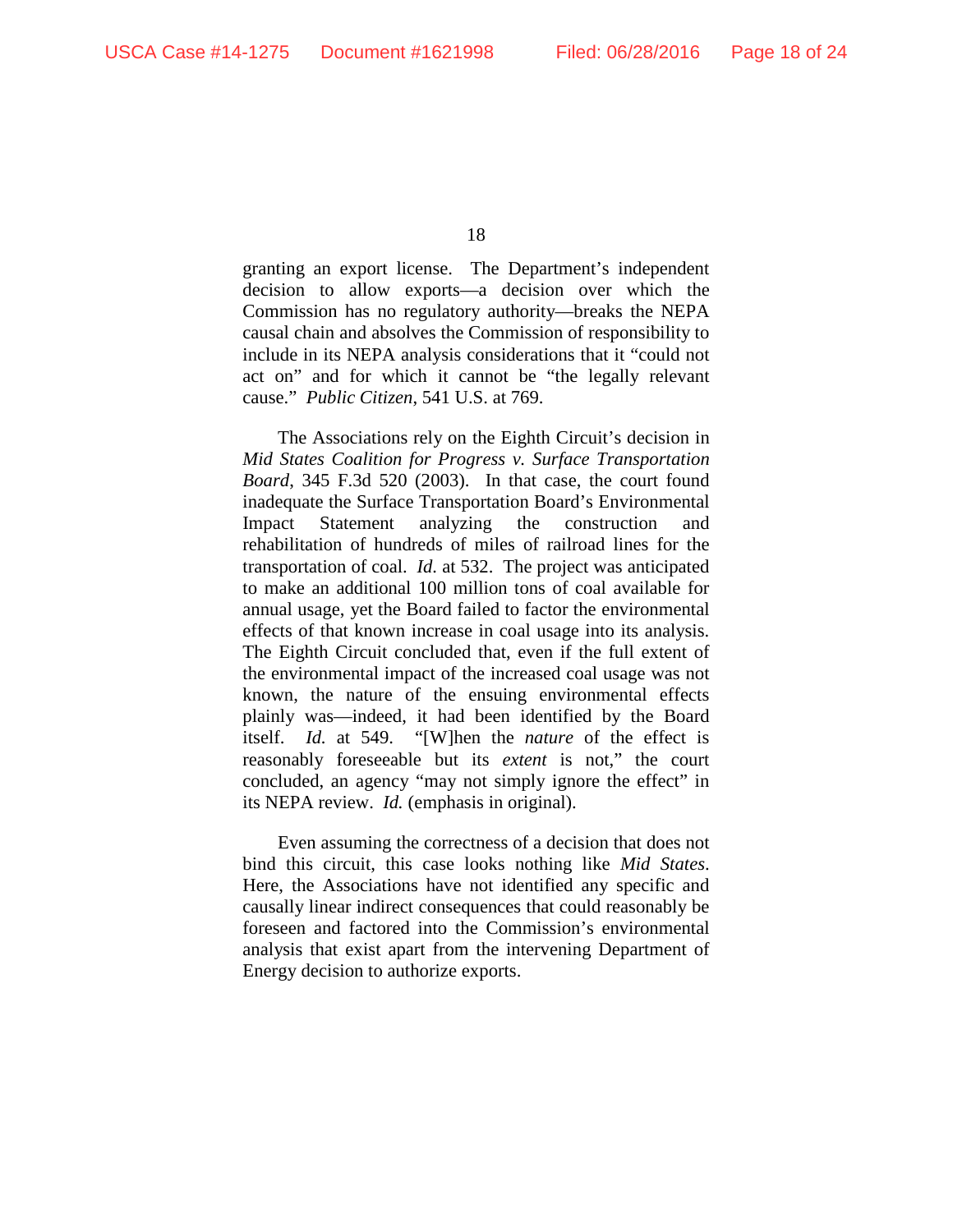*Second*, the Associations say the Commission acted arbitrarily and capriciously by not taking sufficient account of the Energy Information Administration's 2012 report on the "Effect of Increased Natural Gas Exports on Domestic Energy Markets," which (according to the Associations) "specifically predicted the extent to which LNG exports from the Gulf Coast would increase gas production and coal use." Pet. Br. 23; *see generally* U.S. ENERGY INFORMATION ADMIN., EFFECT OF INCREASED NATURAL GAS EXPORTS ON DOMESTIC ENERGY MARKETS 1, 3 (Jan. 2012) ("2012 Report"). Again, that argument treads on environmental consequences tied to the Department of Energy's export authorization that, under *Public Citizen*, fall outside the Commission's NEPA wheelhouse.

In rejecting the Associations' challenges, we are mindful that "[t]he grounds upon which an administrative order must be judged are those upon which the record discloses that its action was based," *SEC v. Chenery Corp.*, 318 U.S. 80, 87 (1943), and that the Commission did not explicitly consider the extent to which *Public Citizen* placed the Associations' asserted export-intertwined effects outside of the Commission's NEPA duties. But *Chenery*'s restriction on our review of an agency's order "'is to be understood with a qualification; the order must be judged upon the grounds upon which the action was based, unless the appellate court concludes that the decision 'already made \* \* \* should properly be based on another ground within the power of the appellate court to formulate'"—that is, one that "does not depend upon a factual determination or a policy judgment that [the agency] alone is authorized to make." *Shea v. Director, Office of Workers' Comp. Programs, United States Dep't of Labor*, 929 F.2d 736, 739 n.4 (D.C. Cir. 1991) (quoting *Chae-Sik Lee v. Kennedy*, 294 F.2d 231, 234 (D.C. Cir.), *cert. denied sub nom.*, *Lee v. Kennedy*, 368 U.S. 926 (1961)); *see*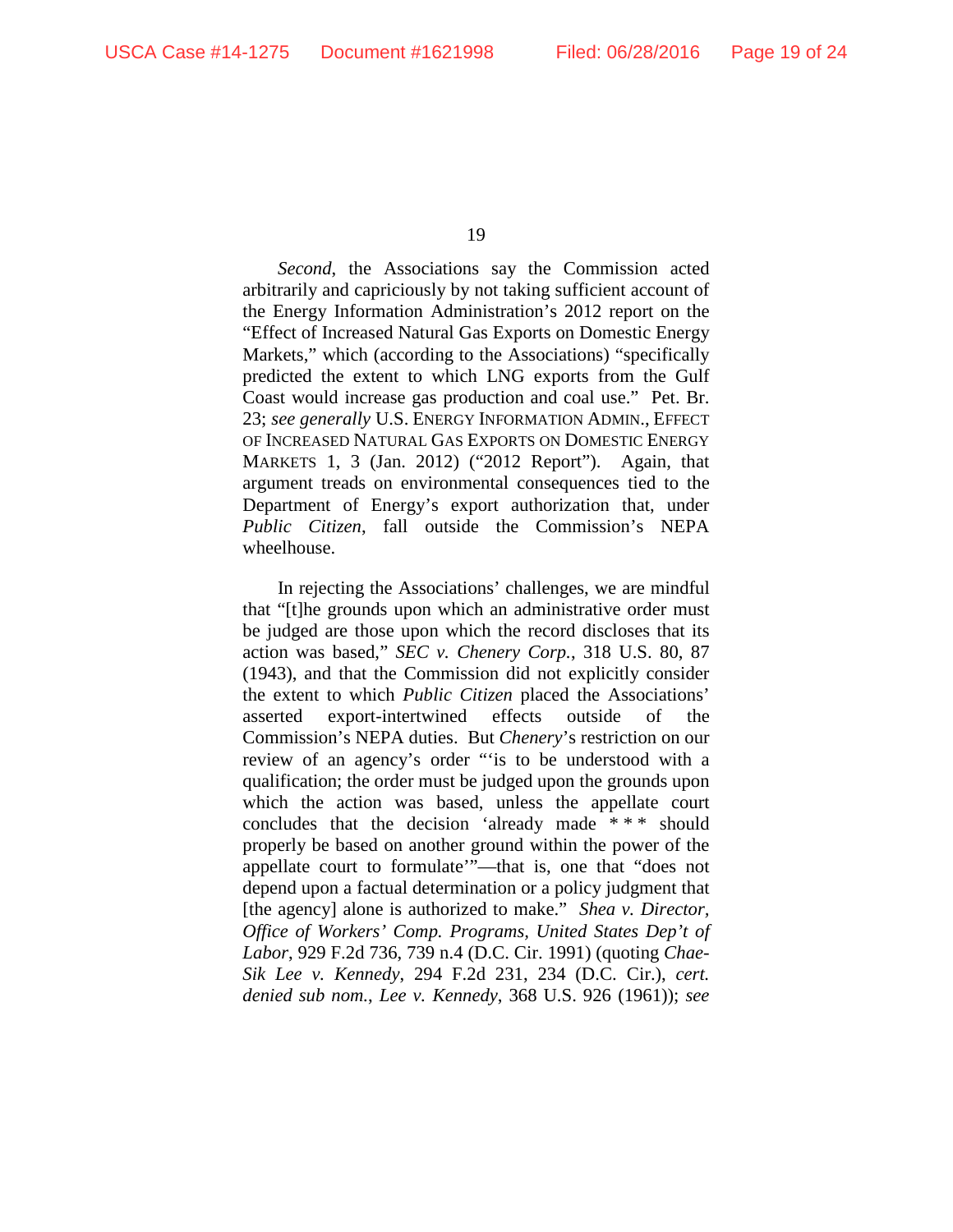*Canonsburg Gen. Hosp. v. Burwell*, 807 F.3d 295, 304 (D.C. Cir. 2015) (*Chenery* applies only to "determinations specifically entrusted to an agency's expertise," not "legal principles" of the sort "that a court usually makes").

Our decision here follows not from *de novo* factual findings or independent policy judgments, but from our interpretation of NEPA and binding Supreme Court precedent—neither of which trenches upon a "determination specially entrusted to [the Commission's] expertise." *Canonsburg Gen. Hosp.*, 807 F.3d at 304; *see New York New York, LLC v. NLRB*, 313 F.3d 585, 590 (D.C. Cir. 2002) ("We are not obligated to defer to an agency's interpretation of Supreme Court precedent under *Chevron* or any other principle.") (internal quotation marks omitted); *Grand Canyon Trust v. FAA*, 290 F.3d 339, 342 (D.C. Cir. 2002) ("[T]he court owes no deference to [an agency's] interpretation of NEPA \* \* \* because NEPA is addressed to all federal agencies and Congress did not entrust administration of NEPA to [any one agency] alone.").

The Supreme Court's decision in *Public Citizen* is explicit that the Commission was not obligated to consider those effects of the Freeport Projects that could only occur after intervening action by the Department of Energy or Congress and that only those actors—and not the Commission—had the authority to prevent. Based on the record before us and the Associations' arguments, we cannot conclude that the Commission's analysis of the Projects' indirect effects, separate and apart from exporting, was arbitrary or capricious.

**B**

In addition to addressing reasonably foreseeable indirect effects, NEPA obligated the Commission to consider the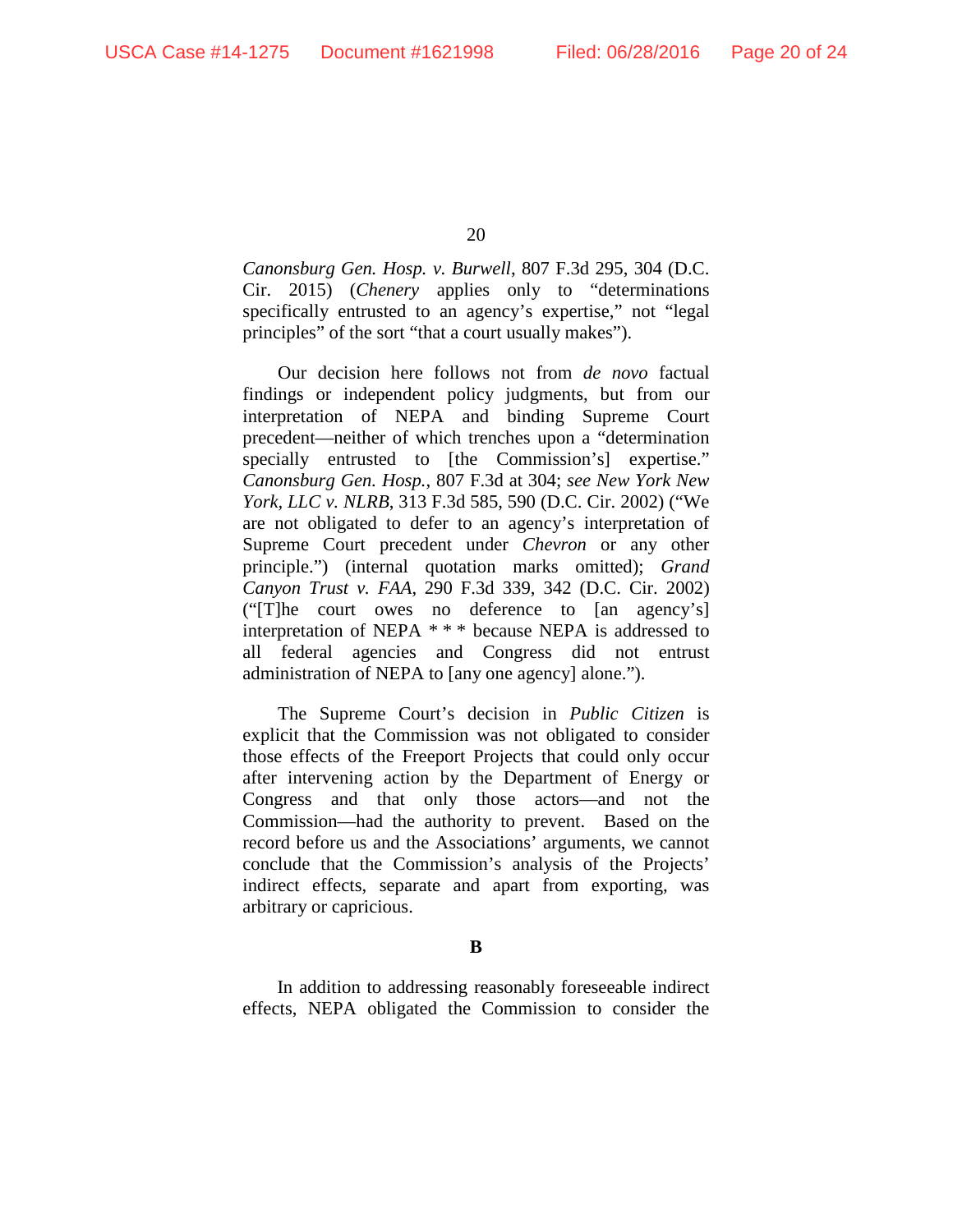"cumulative impact[s]" on the environment—that is, "the incremental impact of the [Freeport Projects] when added to other past, present, and reasonably foreseeable future actions[.]" 40 C.F.R. § 1508.7. To that end, a cumulativeimpact analysis must identify (i) the "'area in which the effects of the proposed project will be felt'"; (ii) the impact expected "'in that area'"; (iii) those "'other actions—past, present, and proposed, and reasonably foreseeable'" that have had or will have impact ""in the same area""; (iv) the effects of those other impacts; and (5) the "'overall impact that can be expected if the individual impacts are allowed to accumulate.'" *TOMAC, Taxpayers of Michigan Against Casinos v. Norton*, 433 F.3d 852, 864 (D.C. Cir. 2006) (quoting *Grand Canyon Trust*, 290 F.3d at 345).

The Commission identified the relevant geographic area for its cumulative-impact analysis as Brazoria County, Texas, the 1,600-square-mile county in which the Freeport Projects would be located and in which "the predominance of environmental impacts" associated with the Projects' construction and operation would occur. J.A. 978. Such a determination of the size and location of the relevant geographic area "requires a high level of technical expertise," and thus "is a task assigned to the special competency of" the Commission. *Kleppe v. Sierra Club*, 427 U.S. 390, 412, 414 (1976). The Commission then catalogued and analyzed the cumulative environmental effects of the Freeport Projects with "[m]ajor current and proposed developments" in the County, including industrial, port and harbor channel, pipeline, oil and gas field, land and air transportation, commercial, residential, and other miscellaneous developments. J.A. 980.

The Associations voice no complaint about the analysis of the Projects' cumulative impact within Brazoria County.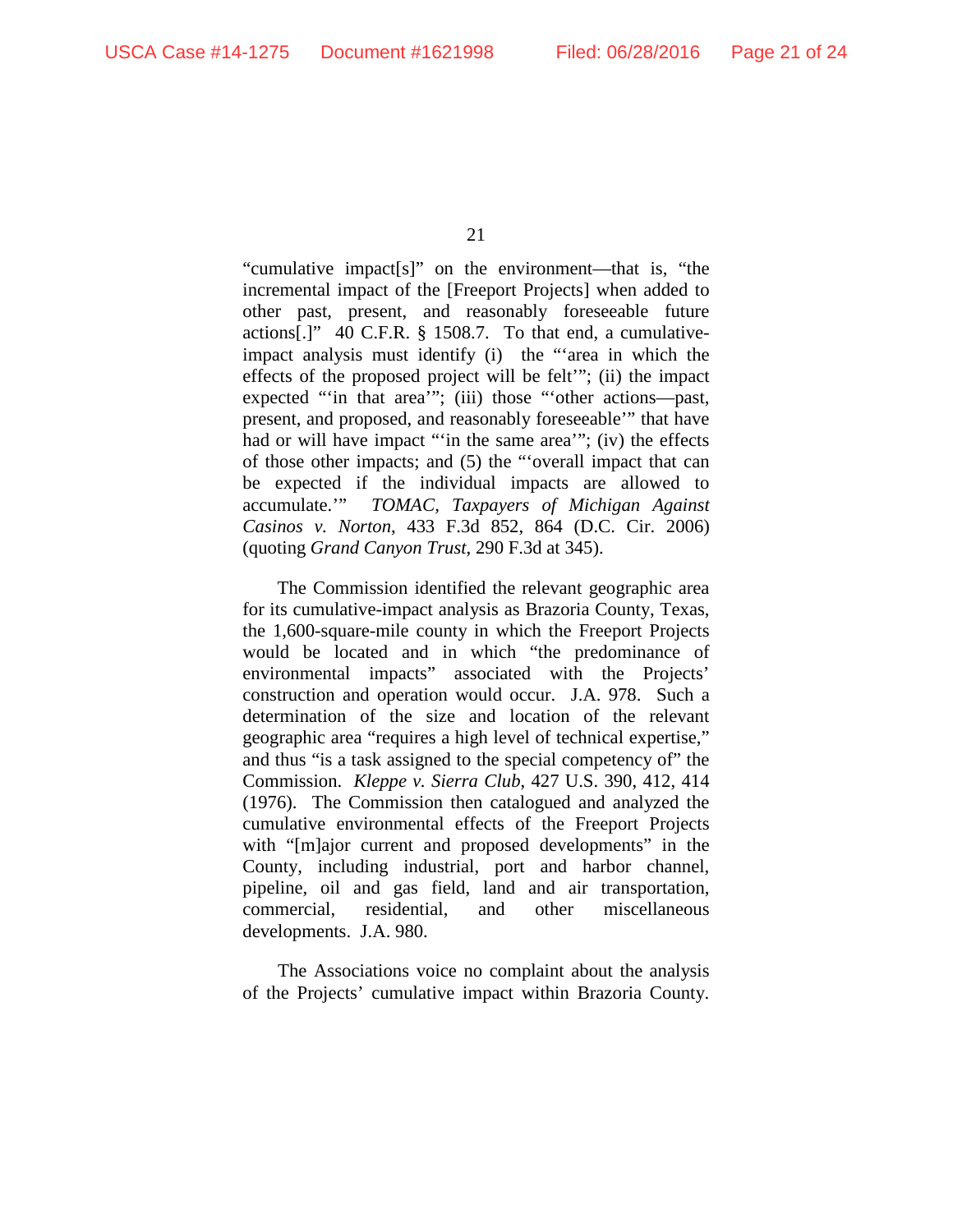Their objection, instead, is that the Commission should have undertaken a nationwide analysis that included applications for several other liquefied natural gas export terminals that were pending or had already been granted across the United States. Pet. Br. 35 & n.21.

That draws the NEPA circle too wide for the Commission. A NEPA cumulative-impact analysis need only consider the "effect of the current project along with any other past, present or likely future actions *in the same geographic area*" as the project under review. *TOMAC*, 433 F.3d at 864 (emphasis added); *Grand Canyon Trust*, 290 F.3d at 345 (NEPA "cumulative impacts" applies to "impacts in the same area").

The Associations point to the Supreme Court's direction in *Kleppe* that, "when several proposals for \* \* \* related actions that will have cumulative or synergistic environmental impact upon a region are pending concurrently before an agency, their environmental consequences must be considered together," 427 U.S. at 410. But the key language there is "upon a region." *Id*. There is no dispute that the Commission considered the cumulative effects of the Freeport Projects that it was authorizing within its designated county-wide region. Importantly, the Supreme Court went on in *Kleppe* to confirm that an agency's NEPA obligations are not uncabined: "[P]ractical considerations of feasibility might well necessitate restricting the scope" of an agency's analysis. *Id.* at 414.

That is not to say that the nature of a particular agency action would never warrant a nationwide cumulative-impact analysis. *See Grand Canyon Trust*, 290 F.3d at 345 (cumulative impact analyses must identify "the area in which the effects of the proposed project will be felt"). But given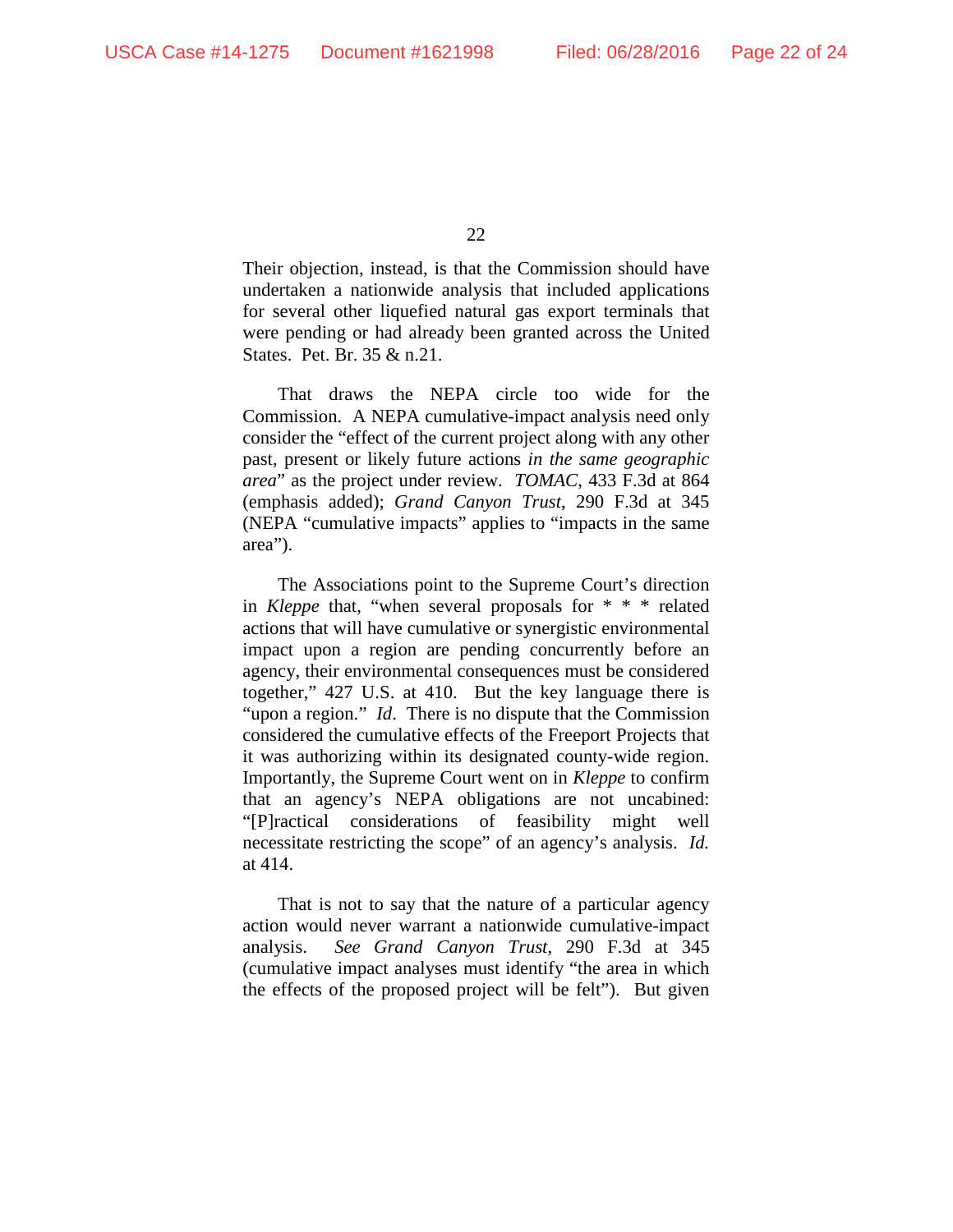the scant record evidence identifying any reasonably foreseeable and proximate effects of the Freeport Projects themselves (separate from their exports) on national energy markets or emission levels, we hold that the Associations have not shown that the Commission acted arbitrarily or capriciously in analyzing the cumulative effects of the Freeport Projects. *See Minisink Residents for Environmental Preservation and Safety v. FERC*, 762 F.3d 97, 113 (D.C. Cir. 2014) (upholding cumulative-impact analysis finding "no significant *cumulative* impacts were expected" where the "[p]roject *itself* was expected to have minimal impacts").

**C**

Lastly, the Associations fault the Commission for quantifying emissions from the Projects' electricity use in pounds per megawatt-hour instead of in tons per year. We lack jurisdiction to entertain that argument.

The Natural Gas Act is explicit that "[n]o objection to the order of the Commission shall be considered by the court unless such objection shall have been urged before the Commission in the application for rehearing unless there is reasonable ground for failure so to do." 15 U.S.C. § 717r(b). That requirement is a "'jurisdictional prerequisite[] to judicial review.'" *Moreau v. FERC*, 982 F.2d 556, 562– 563 (D.C. Cir. 1993) (quoting *Public Serv. Comm'n v. Federal Power Comm'n*, 543 F.2d 757, 774 n.116 (D.C. Cir. 1974)); *see also NO Gas Pipeline v. FERC*, 756 F.3d 764, 768–769 (D.C. Cir. 2014).

That obligation to raise objections before the Commission first is redoubled under NEPA because "[p]ersons challenging an agency's compliance with NEPA must structure their participation so that it  $* * *$  alerts the agency to the [parties'] position and contentions," and failure